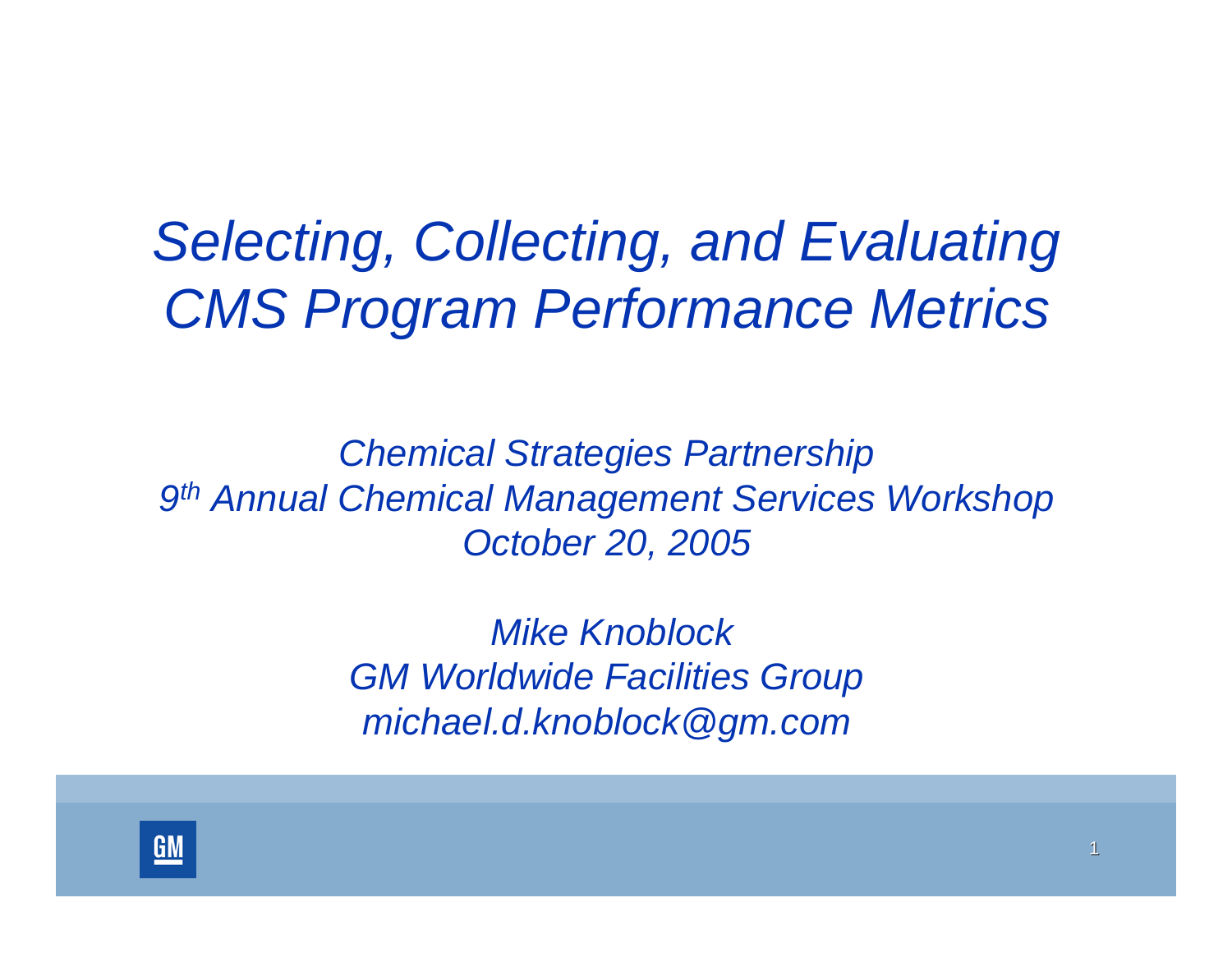# *Chemical Management Systems*

### *Reasons for development of a process for selecting, collecting, and establishing performance metrics in a large manufacturing company.*

- *No common method for reporting*
- *Single point of data collection*
- *Aggregate data at plant, divisional, and corporate levels*
- *Apply contract pricing to chemical usage*
- *Standardize processes, materials and procedures*
- *Track Management, Staffing, and Equipment Fees*

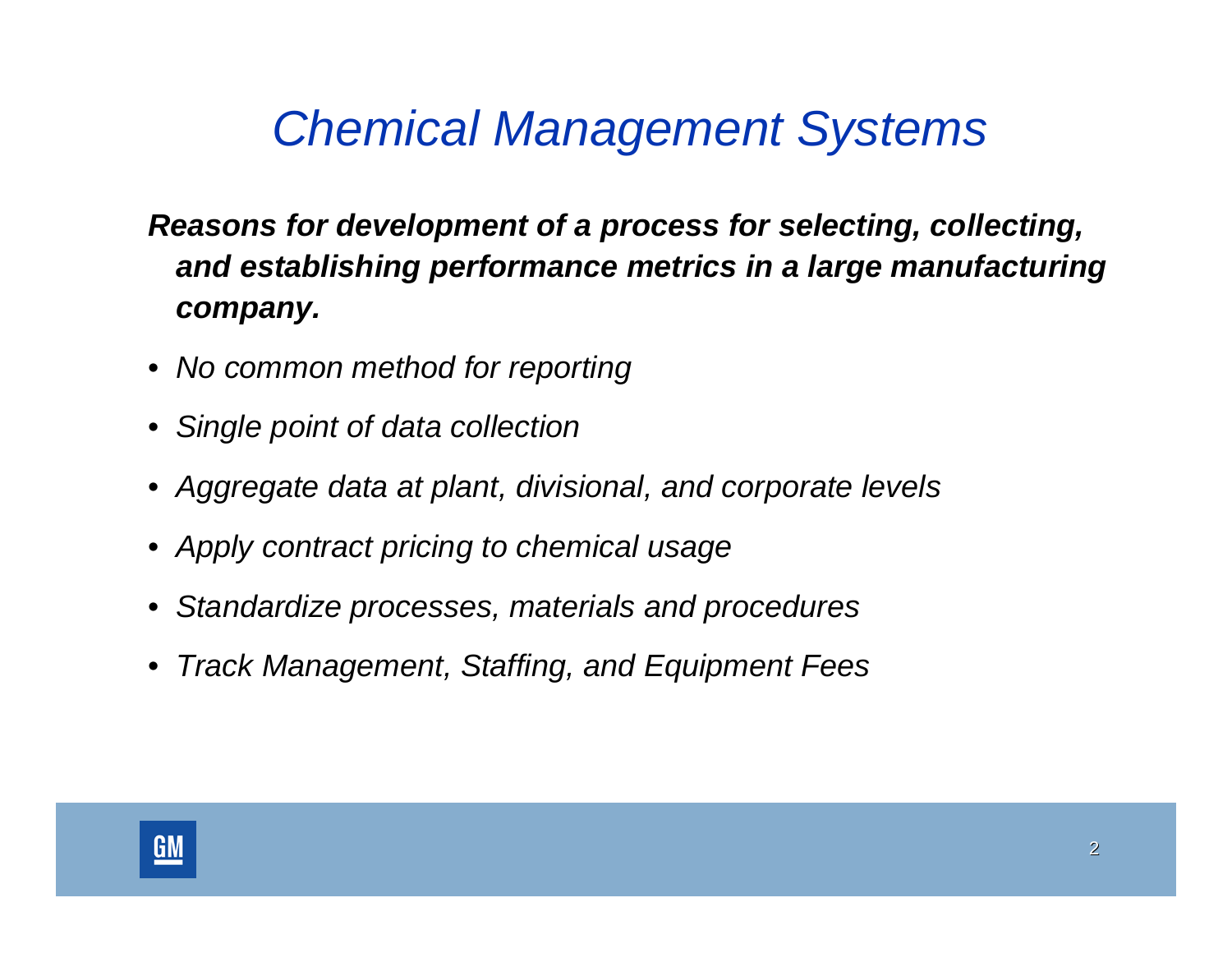### *Chemical Management Systems - Old Way*



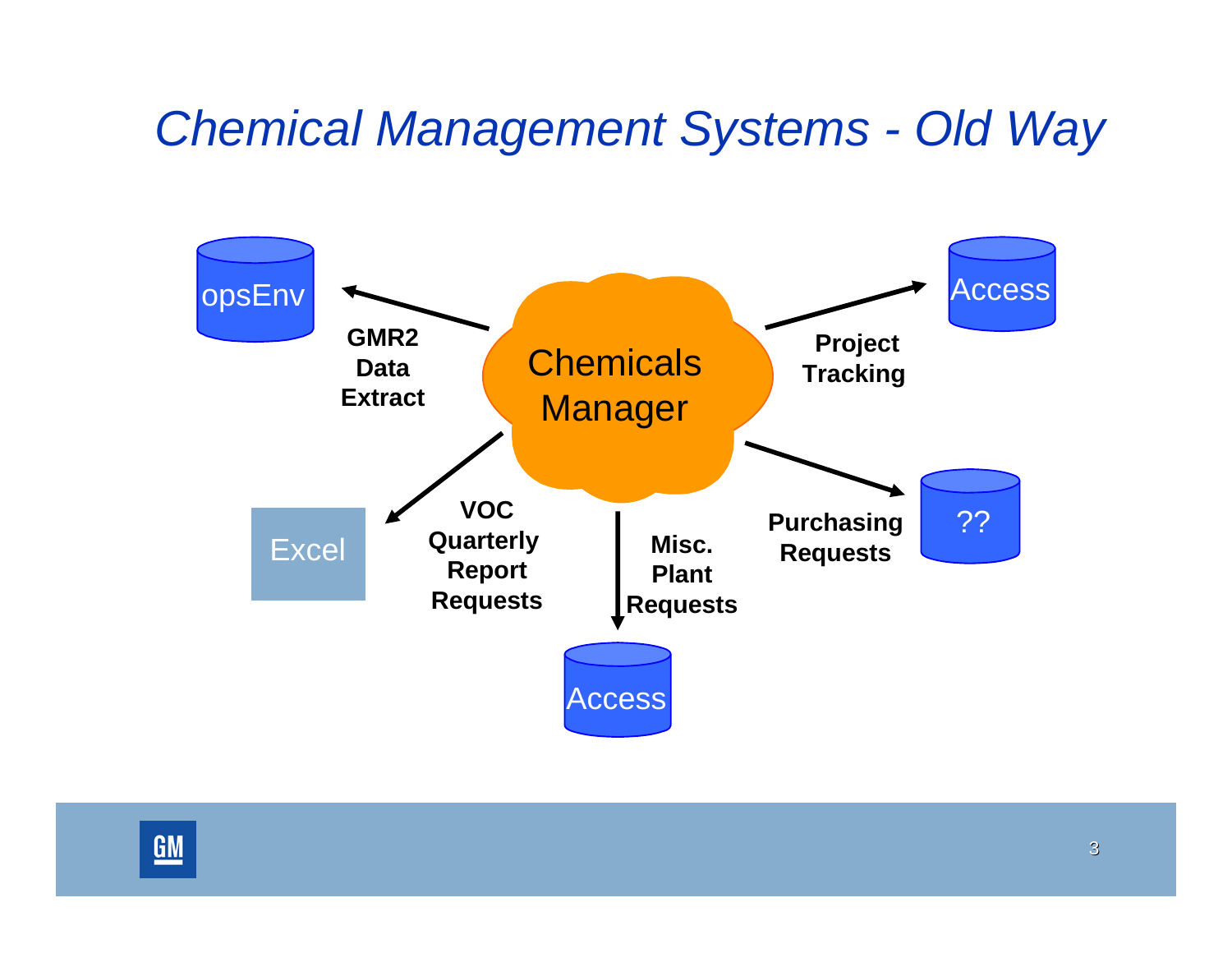

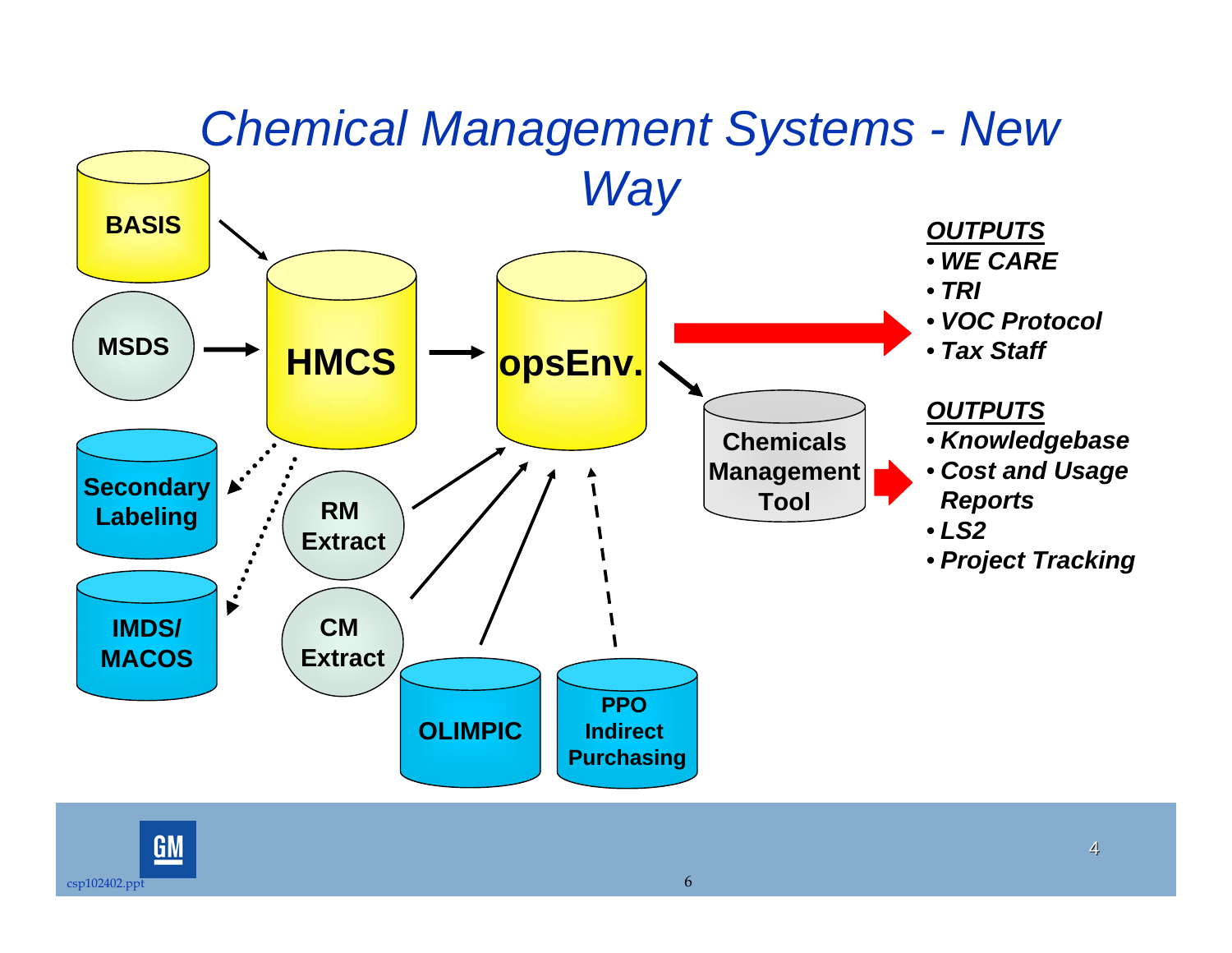### *Chemicals Management Systems*

### *System Tools and their Functions*

#### *Hazardous Material Control System (HMCS)*

*Inventory of Product/Chemical Material*

#### *OpsEnvironmental*

*Regulatory reporting*

### *Chemicals Management Tool (CM Tool)*

- *Business reporting*
- *Benchmarking*
- *Process usage analysis*

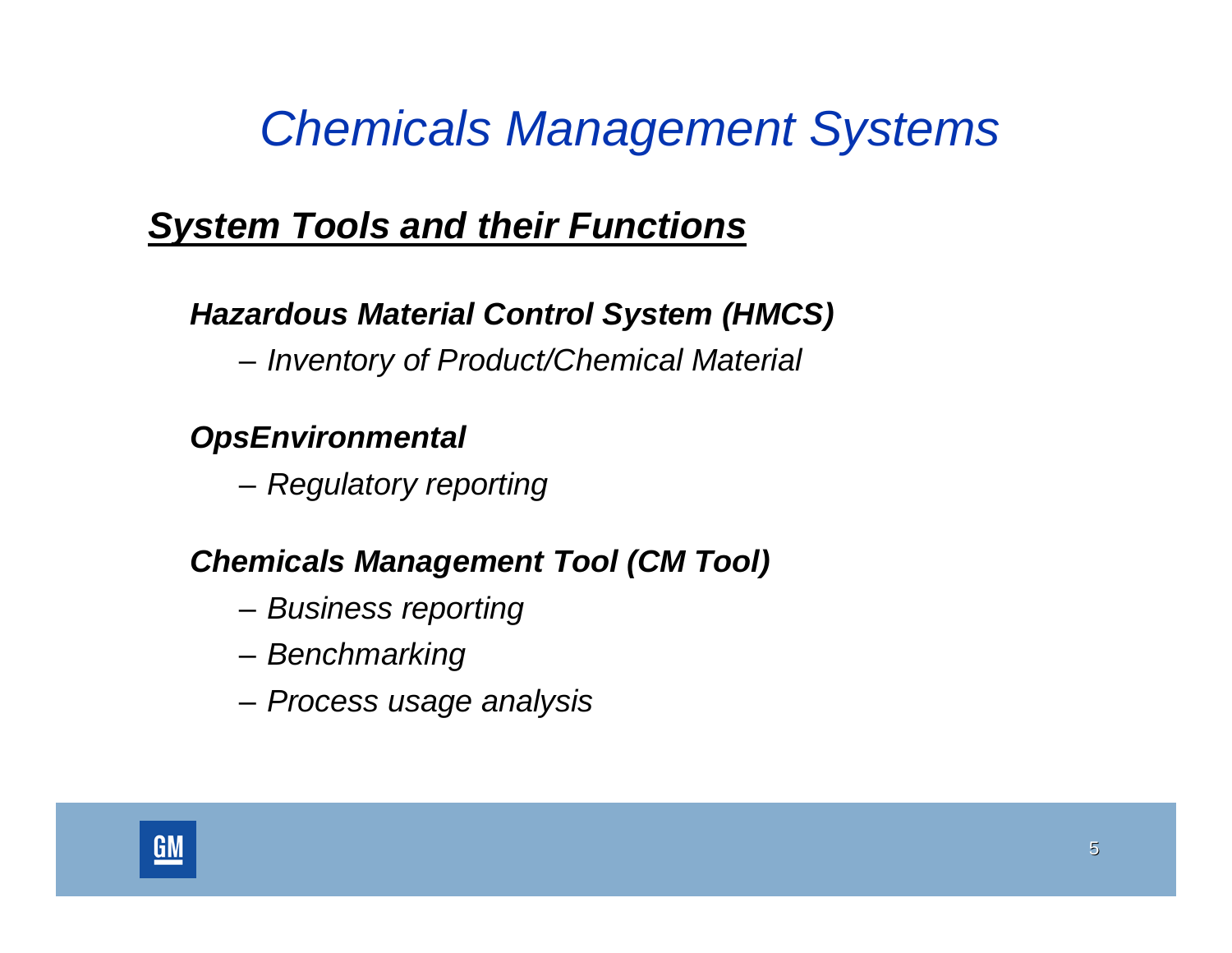# *HMCS (Hazardous Material Control System)*

| I, PRODUCTIDENTIFICATION                                                                                                                |                                                                               | <b>MATERIAL SAFETY DATA SHEET</b>                                                                                                                                                                                                                                |                                                                                                                                         |                                                                                                                                          |  |  |
|-----------------------------------------------------------------------------------------------------------------------------------------|-------------------------------------------------------------------------------|------------------------------------------------------------------------------------------------------------------------------------------------------------------------------------------------------------------------------------------------------------------|-----------------------------------------------------------------------------------------------------------------------------------------|------------------------------------------------------------------------------------------------------------------------------------------|--|--|
| Manufacturer:<br>Address:                                                                                                               | <b>WD.40 Company</b><br>P.O. Box 80607<br>San Diego, California<br>92138.0007 | 1061 Cudahy Place (92110)                                                                                                                                                                                                                                        | Telephone:<br>Emergency Only:<br>Information:<br><b>Chemical Name:</b><br>Trade Name:<br>tem No.                                        | 1 (800) 424-9300 (снемтяес)<br>(619) 276-1400<br>Organic Mixture<br>VID-40 Aerosol<br>10002, 10006, 10008, 10011,<br>10013, 10016, 10023 |  |  |
| IL HAZARDOUSINGREDIENTS                                                                                                                 |                                                                               |                                                                                                                                                                                                                                                                  |                                                                                                                                         |                                                                                                                                          |  |  |
| Chemical Name<br>Alphatic Patroleum Distilates<br>Petroleum Base Oll<br>Carbon Diceida<br>Non-hazardous Ingredients                     |                                                                               | <b>CAS Number</b><br>8052-41-3<br>64742-85-0<br>124-38-9                                                                                                                                                                                                         | 94<br>60.70<br>15.25<br>2.3<br>$*10$                                                                                                    | <b>Exposure Limit</b><br><b>ACGIH/OSHA</b><br>100 ppm<br><b>PEL</b><br>5 mg/M <sup>3</sup><br>TWA (mist)<br>5000 ppm PEL                 |  |  |
| <b>III. PHYSICALDATA</b>                                                                                                                |                                                                               |                                                                                                                                                                                                                                                                  |                                                                                                                                         |                                                                                                                                          |  |  |
| Beiling Point<br>Vapor Density (air = 1's<br>Solutility in Water:<br>Specific Gravity $(H, 0 = 1)$ :<br>Percent Volatile (volume):      |                                                                               | NA<br>Greater than 1<br>Insolutile<br>0.816 @ 70°F<br>70%                                                                                                                                                                                                        | Evaporation Rate:<br>Vapor Prassure:<br>Ariogenamos:<br>Odor:                                                                           | Not determined<br>110 ±5 PSI @ 70°F<br><b>Light ambar</b><br>Characteristic odor                                                         |  |  |
| IV. FIRE AND EXPLOSION                                                                                                                  |                                                                               |                                                                                                                                                                                                                                                                  |                                                                                                                                         |                                                                                                                                          |  |  |
| Flash Point:<br>Flammable Limits:<br>Extinguishing Media:<br>Special Fire Fighting Procedures:<br>Unusual Fire and Explosion Hazards:   |                                                                               | Contants Under Prassure                                                                                                                                                                                                                                          | Tag Open Cup 110°F (minimum)<br>(Solvant Porton) [Lan] 1.0% [Úal] 6.0%.<br>CO, Dry Chamical, Foam<br>FLAMMABLE - U.F.C. lavel 3 AEROSOL |                                                                                                                                          |  |  |
|                                                                                                                                         |                                                                               | V. HEALTH HAZARD / ROUTE(S) OF ENTRY                                                                                                                                                                                                                             |                                                                                                                                         |                                                                                                                                          |  |  |
| Threshold Limit Value<br>Symptoms of Overexposure<br>İnhalatlon (Breathing):<br>Skin Contact:<br>Eve Contact:<br>Ingestion (Swallowed): |                                                                               | Aliphate Petroleum Distillates (Stoddard selvent) inwest TLV (ACGIH 100 ppm.)<br>May eause drying of skin and/or initation.<br>May eause inflation, tearing and redness.<br>May cause initation, nausea, vomiting and diamhea.                                   |                                                                                                                                         | May cause snesthesia, headache, dizziness, nausea and upper respiratory inflation.                                                       |  |  |
| First Aid Emergency Procedures<br>Ingestion (Swallowed):<br>Eve Contact:<br>Skin Contact:<br>Inhalation (Breathing):                    |                                                                               | Do not induce verniting, seek medical attention.<br>immediately flush eyes with large amounts of water for 15 minutes.<br>Wash with soap and water.<br>Remove to thesh air. Give artificial respiration if necessary.<br>If breathing is difficult, give cxygen. |                                                                                                                                         |                                                                                                                                          |  |  |
|                                                                                                                                         |                                                                               | aggravated by exposure.                                                                                                                                                                                                                                          |                                                                                                                                         | Pre-axisting madical conditions such as eye, skin and respiratory disorders may be                                                       |  |  |
| DANGER!<br>Aspiration Hazard:                                                                                                           |                                                                               | Do not induce verniting. Call Physician immediately.                                                                                                                                                                                                             | If swallowed, can enter lungs and may cause chemical pneumonitis.                                                                       |                                                                                                                                          |  |  |
| <b>Suspected Cancer Agent</b><br>Yes No. X                                                                                              |                                                                               | and OSHA                                                                                                                                                                                                                                                         |                                                                                                                                         | The components in this mixture have been found to be noncercinogenic by NTP, IARC                                                        |  |  |



*Information from MSDS is entered into HMCS and given a HMCS ID*

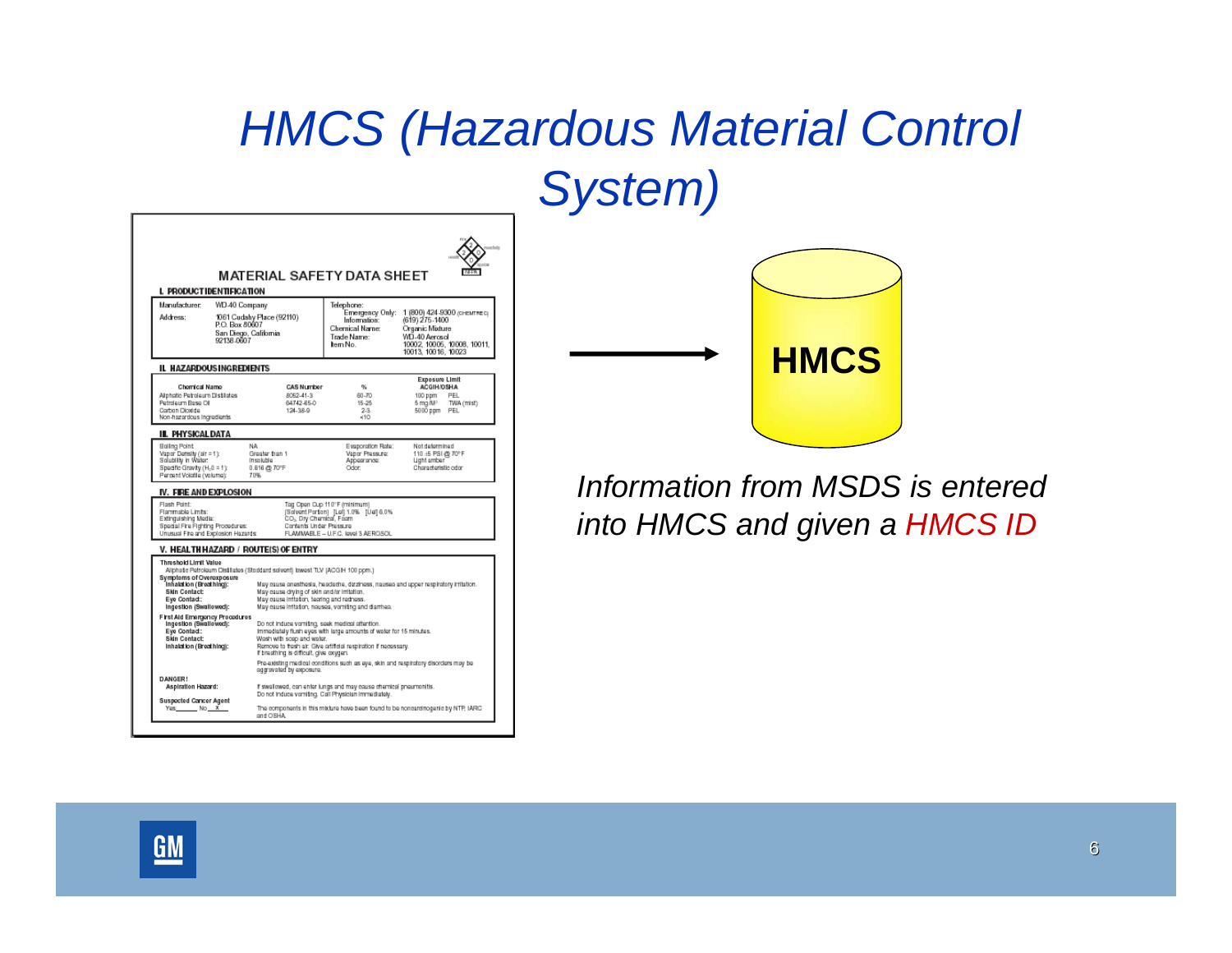# *HMCS (Hazardous Material Control System) Corporate Tracking of*

# *Chemical Reduction*

|                                                | #Active Materials in<br><b>CHEMISTRI 01/09/2004</b><br><b>BASELINE Average</b> | #Active<br><b>Materials in</b><br><b>CHEMISTRI</b><br>01/12/2005 | #Active<br><b>Materials in</b><br><b>HMCS</b><br>04/07/2005 | #Active<br><b>Materials in</b><br><b>HMCS</b><br>07/18/2005 | #Active<br><b>Materials in</b><br><b>HMCS</b><br>10/2005 | #Active<br><b>Materials in</b><br><b>HMCS</b><br>01/2006 |
|------------------------------------------------|--------------------------------------------------------------------------------|------------------------------------------------------------------|-------------------------------------------------------------|-------------------------------------------------------------|----------------------------------------------------------|----------------------------------------------------------|
| <b>Total Active</b><br><b>IProducts GMR2 -</b> |                                                                                |                                                                  |                                                             |                                                             |                                                          |                                                          |
| <b>US (except Saturn</b>                       |                                                                                |                                                                  |                                                             |                                                             |                                                          |                                                          |
| <b>Spring Hill)</b>                            | 1051                                                                           | 68297                                                            | 67498                                                       | 65346                                                       |                                                          |                                                          |

| Average number of                |      |      |      |  |
|----------------------------------|------|------|------|--|
| <b>Active Materials equals  </b> |      |      |      |  |
| <b>Total Active Materials</b>    |      |      |      |  |
| divided by 65 Plants             | 1051 | 1038 | 1005 |  |

*Number of chemicals reduced from ~150,000 to ~66,000*

*Still too many…*

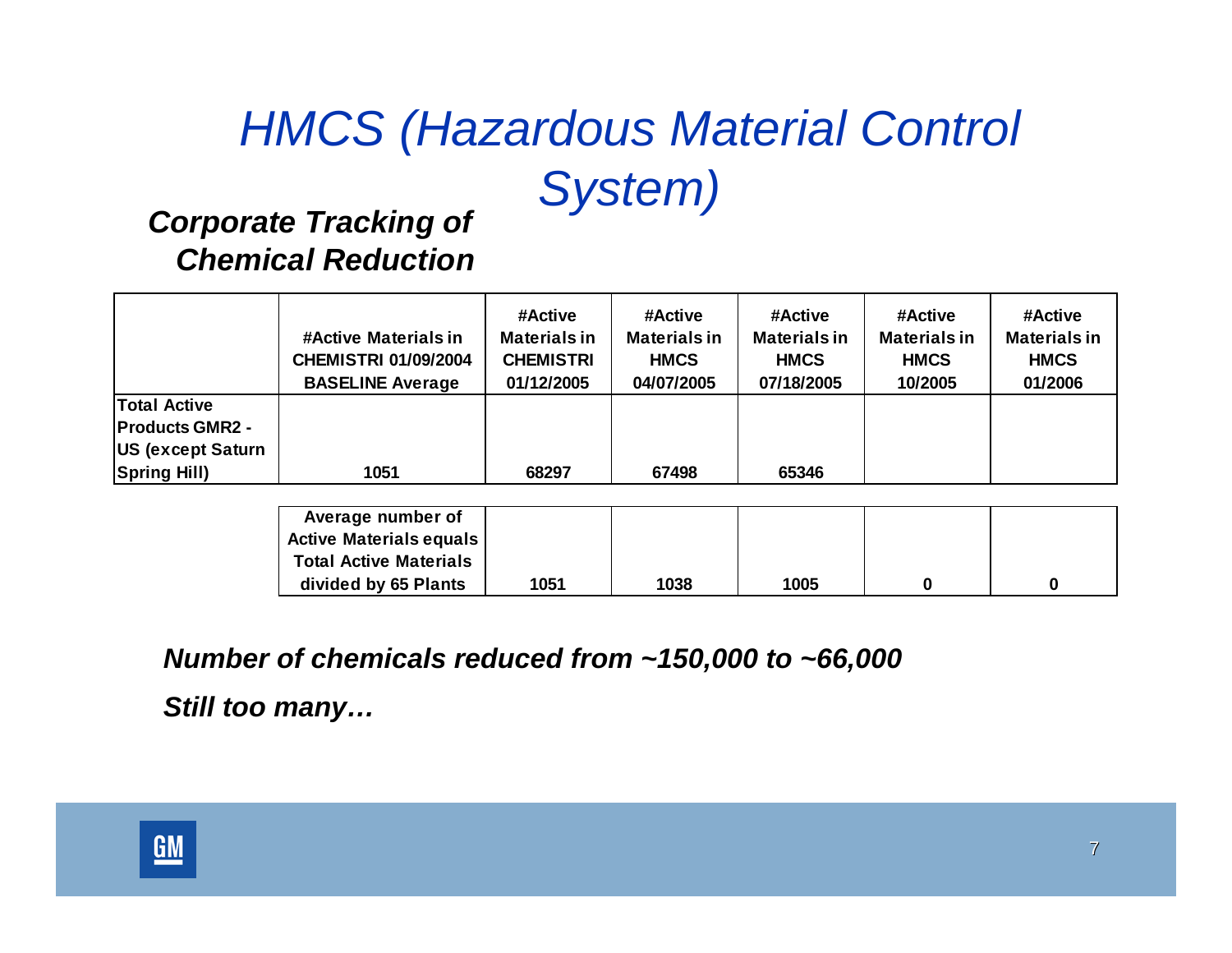### *opsEnvironmental - MML*

| MML                                    |
|----------------------------------------|
| <b>GMBA Number (Site Code)</b>         |
| <b>Source</b>                          |
| <b>Begin Date</b>                      |
| <b>End Date</b>                        |
| <b>Part Number</b>                     |
| <b>Plant HMC#</b>                      |
| Trade Name                             |
| <b>Manufacturer</b>                    |
| <b>HMCS ID</b>                         |
| <b>Unit of Measure</b>                 |
| <b>Container Description</b>           |
| <b>Conversion Factor</b>               |
| <b>Conversion Unit</b>                 |
| <b>Material Type</b>                   |
| <b>Minority Supplier</b>               |
| <b>EPA Storage Container Type Code</b> |
| <b>EPA Pressure Code</b>               |
| <b>EPA Storage Temperature Code</b>    |

*The MML (Master Material List) is a listing of products used in the plant.*

- *Each product is given a unique Part Number by container*
- *Each product is tagged to a HMCS ID*
- *Conversion Factor is used to convert to pounds or gallons*

#### *Example:*

*Two identical products purchased in different containers have the same HMCS ID and similar but unique Part Numbers with container specific Conversion Factors*

*XXX001-D is purchased in Drums*

*Conversion Factor = 55 GALS*

*XXX001-P is purchased in Pails Conversion Factor = 5 GALS*

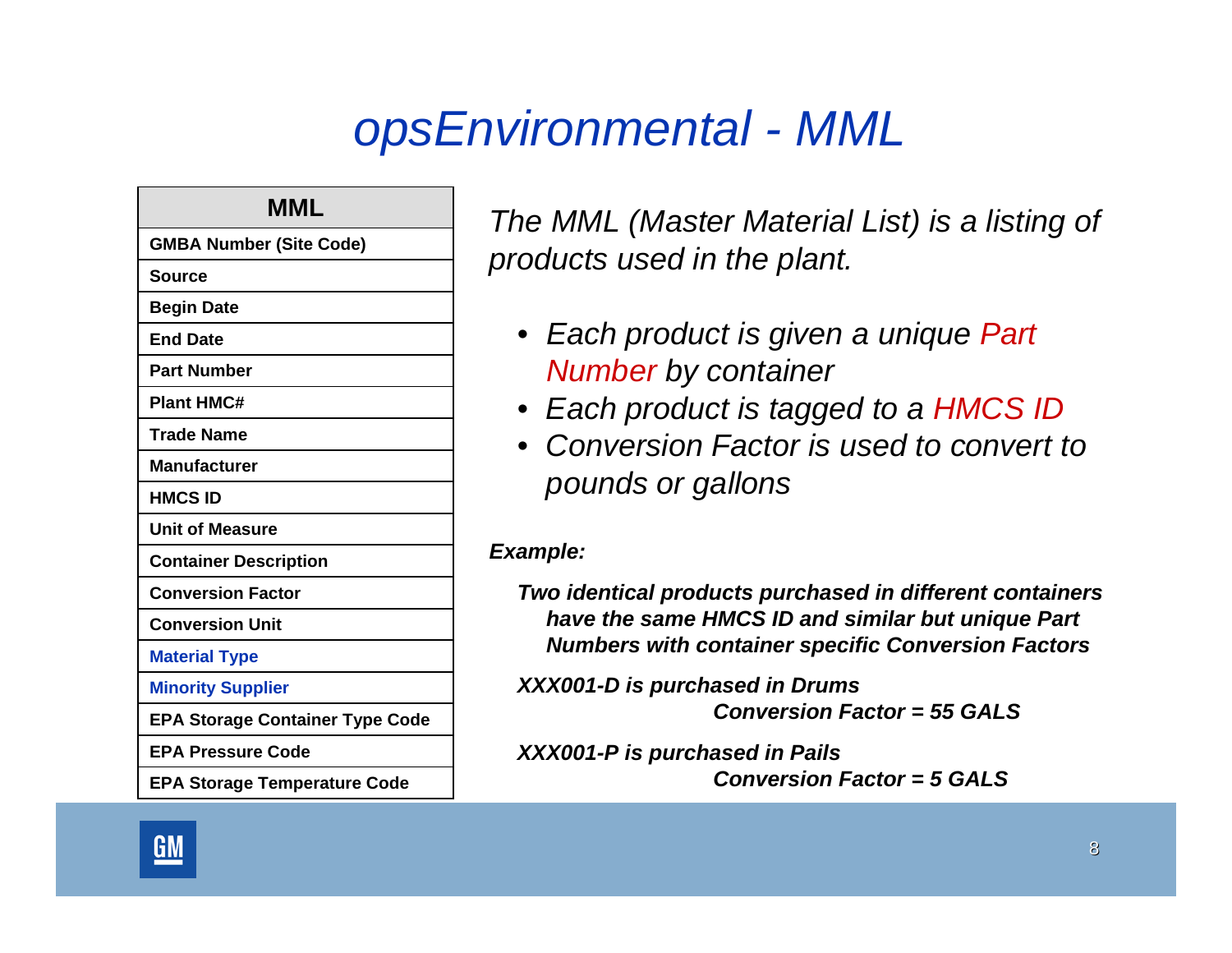### *opsEnvironmental -Transactions*

#### **TRANSACTIONS**

**GMBA Number (Site Code)**

**Source**

**Transaction Type**

**Transaction Date**

**Part Number** 

**HMCS ID**

**Trade Name**

**Manufacturer**

**Unit of Measure**

**Container Description**

**Transaction Amount/Quantity**

**Storage Location** 

**Usage Location** 

**Cost Center Classification**

**Cost Center**

**Process**

**Chemical Category**

*The Transactional file is a monthly submission of products consumed at the plant.*

- *Relates to MML by Part Number*
- *Cost Center, Process, and Chemical Category fields are used to categorize indirect chemicals in the Chemicals Management program*

*~200,000 Transactions/Year ~10,000 Chemicals Mgmt Trans/Month*

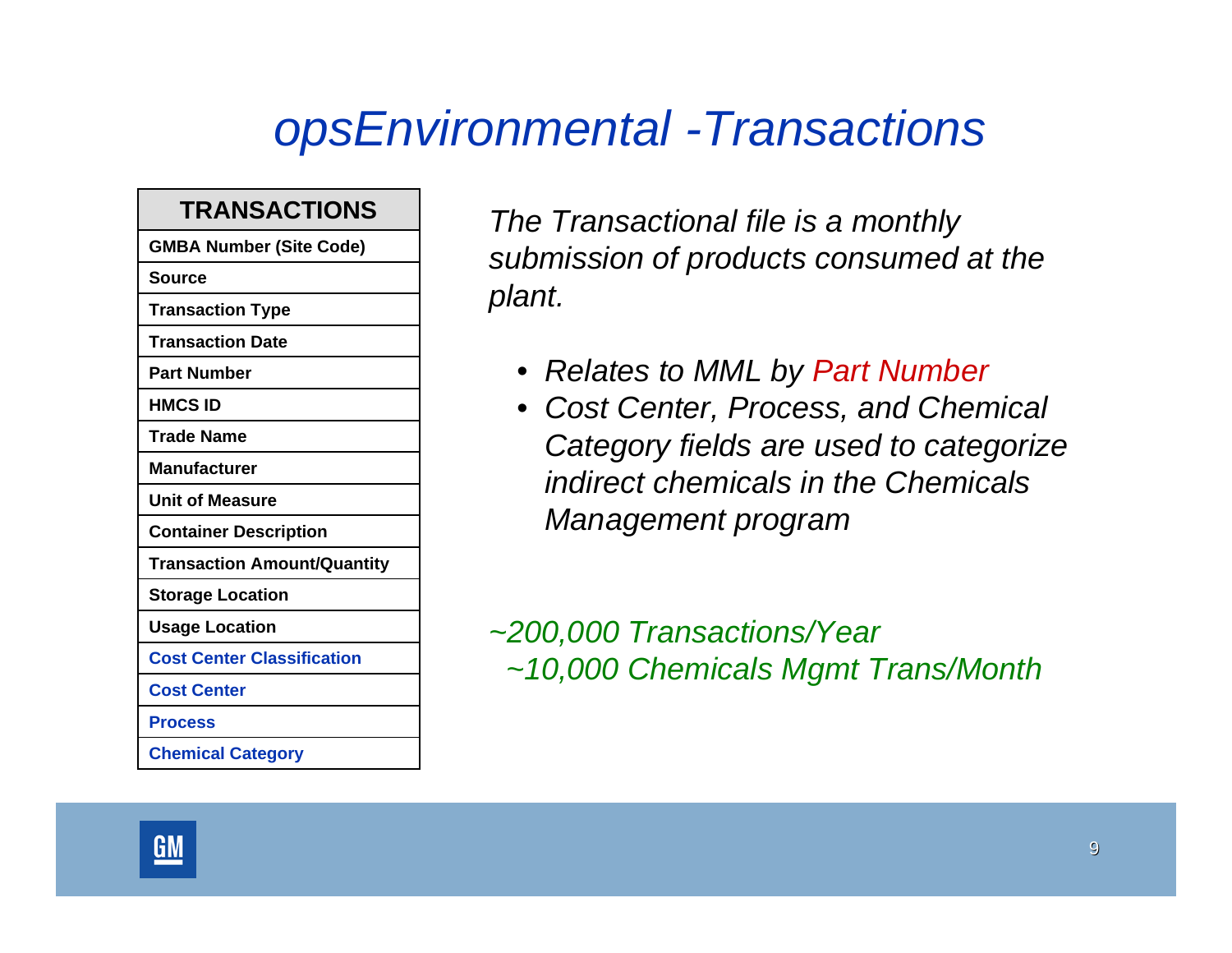### *Supplier Portal*

|                                          | GMR2 Supplier Portal > Home (DNN 3.0.13) - Microsoft Internet Explorer                                                                                                                                                                                                                                                                                                                                                                                                                                                                                                                                                                                                                                                                           | $-10$ $\times$                                                                                                         |
|------------------------------------------|--------------------------------------------------------------------------------------------------------------------------------------------------------------------------------------------------------------------------------------------------------------------------------------------------------------------------------------------------------------------------------------------------------------------------------------------------------------------------------------------------------------------------------------------------------------------------------------------------------------------------------------------------------------------------------------------------------------------------------------------------|------------------------------------------------------------------------------------------------------------------------|
| Edit View Favorites Tools Help<br>File   |                                                                                                                                                                                                                                                                                                                                                                                                                                                                                                                                                                                                                                                                                                                                                  | Links $\gg$<br>棚                                                                                                       |
|                                          | J M                                                                                                                                                                                                                                                                                                                                                                                                                                                                                                                                                                                                                                                                                                                                              | <b>GMR2</b> supplier portal                                                                                            |
|                                          | : Home ::                                                                                                                                                                                                                                                                                                                                                                                                                                                                                                                                                                                                                                                                                                                                        | Login                                                                                                                  |
| <b>Site Navigation</b>                   | <b>Announcements</b>                                                                                                                                                                                                                                                                                                                                                                                                                                                                                                                                                                                                                                                                                                                             | 63 Links                                                                                                               |
| <u>目 Home</u><br><u> ■ Got Feedback?</u> | <b>GMR2 Welcome Message</b><br>Welcome to the NEW GMR2 Portal!<br><b>Need Help?</b><br>For instructions on how to use the portal and having new users added to the system please view<br>the Supplier Portal Use Instructions Guide slideshow.<br><b>Chemical Manager Upload Templates</b><br>MML Template (Microsoft Excel)<br>Chemical Monthly Use Template (Microsoft Excel)<br>Questions about the templates above? Check out the Chemical Management Template<br>Tips slideshow.<br><b>Waste Manager Upload Templates</b><br>Waste Data Template (Microsoft Excel)<br>Questions about the template above? Check out the Waste Management Template<br>Tips slideshow.<br><b>Terms Of Use</b><br>© 2005 Tetra Tech, Inc., All Rights Reserved | <b>General Motors Corporate</b><br><b>GM Environment</b><br>Tetra Tech, Inc Corporate<br><b>Privacy Statement</b><br>ᆋ |
| €                                        |                                                                                                                                                                                                                                                                                                                                                                                                                                                                                                                                                                                                                                                                                                                                                  | <b>O</b> Internet                                                                                                      |

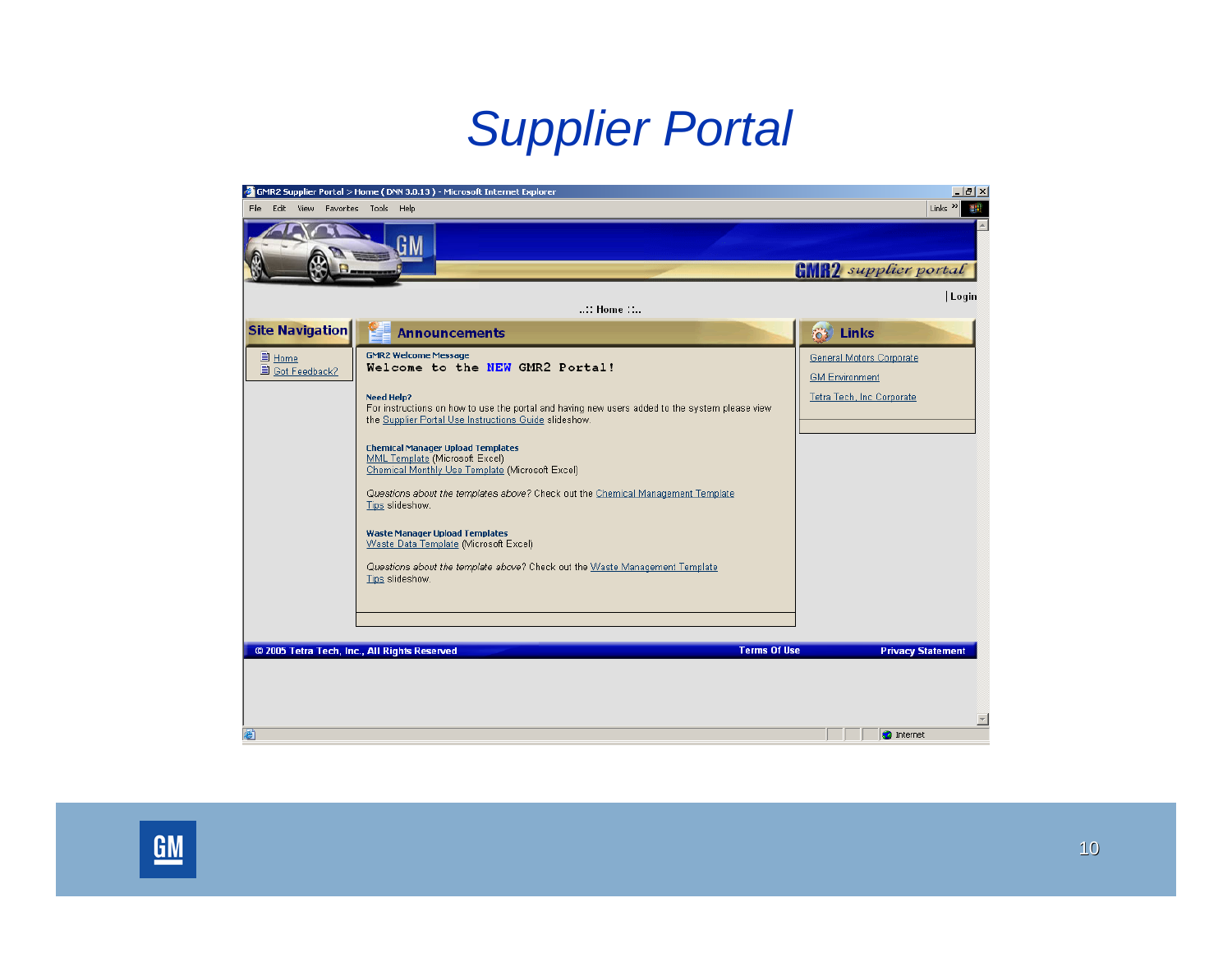### *Supplier Portal - File Submission Process*

- *The MML and Transaction files are submitted by the Chemicals Manager through the Supplier Portal.*
- *Each file is checked for proper format and completeness and is then validated.*
- *The Chemicals Manager receives instant notification for blank required fields, unmatched fields, etc.*
- *If the file passes validation it is loaded into the database.*

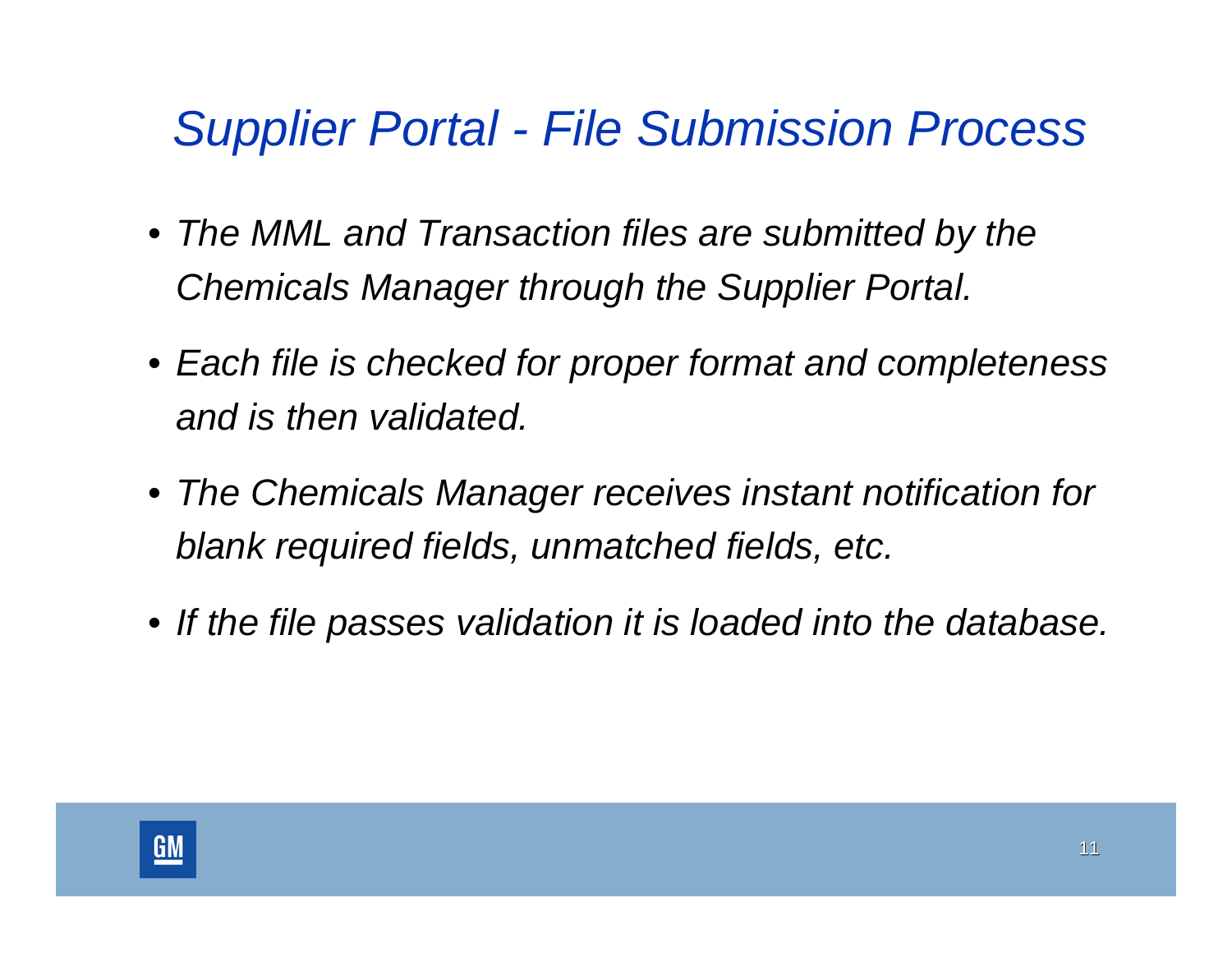# *Supplier Portal - File Submission Process*

### **GMR2 File Upload Process**



- *1. Supplier submits file through web portal.*
- *2. If file passes validation, it is queued for loading into database.*
- *3. Supplier receives e-mail whether file was accepted or not. If not, the e-mail contains error listing and returns the file.*
- *4. Upon successful loading, file is sent to 'Succeeded Folder', otherwise file is sent to 'Failed Folder'. If loading fails, database administrator is notified.*

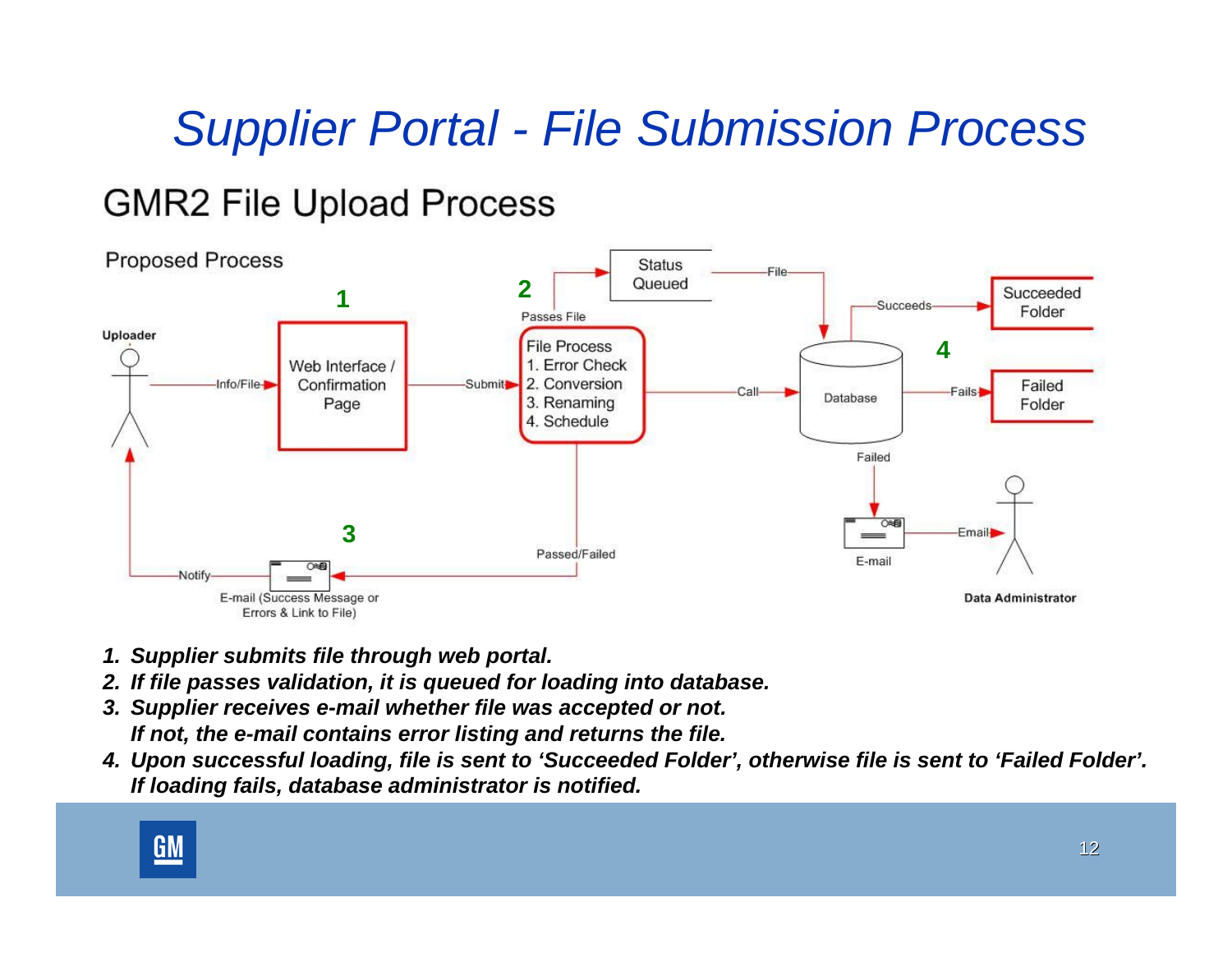### *Process Control Information*

SOLVENT USE 425 GAL **DAILY PURGE USAGE PAINT MIX:**

**DAY**

TUE

THU

FRI

SAT

**SUN** 

#### *Service Report*









### **PAINT MIX**

j.  $\overline{\phantom{0}}$  $\overline{\phantom{0}}$ ÷  $\overline{\phantom{0}}$  $\overline{\phantom{0}}$  $\overline{\phantom{0}}$ 

**DAILY PURGE USAGE PRIME BOOTH:**





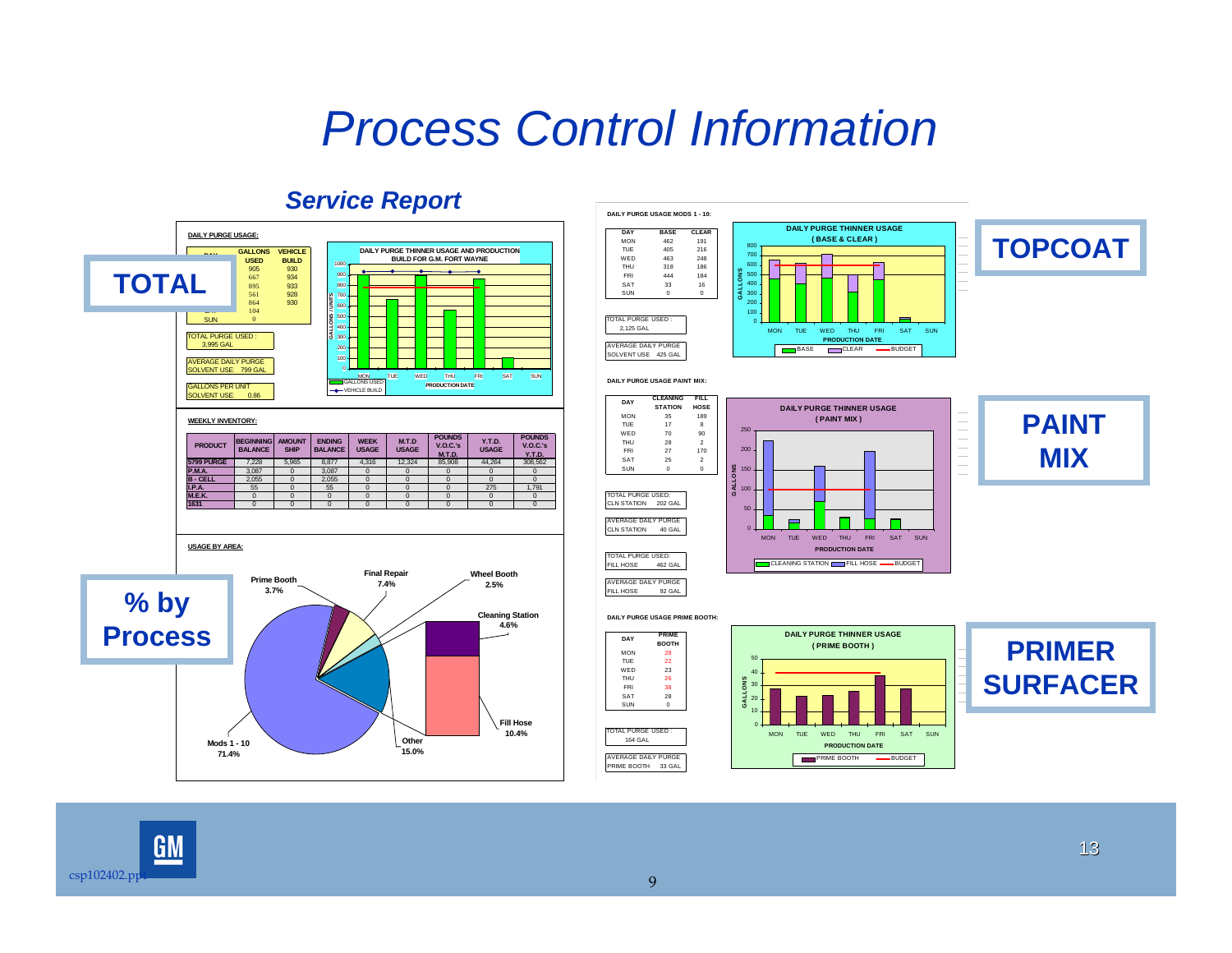

- *Supplier Requirements*
	- *On-time submission*
	- *Percent transactions passing validation*
	- *Usage totals*

- *Regulatory Reporting*
	- •*Toxic Reduction Inventory (TRI) reports*
	- •*HAZWOPER program*

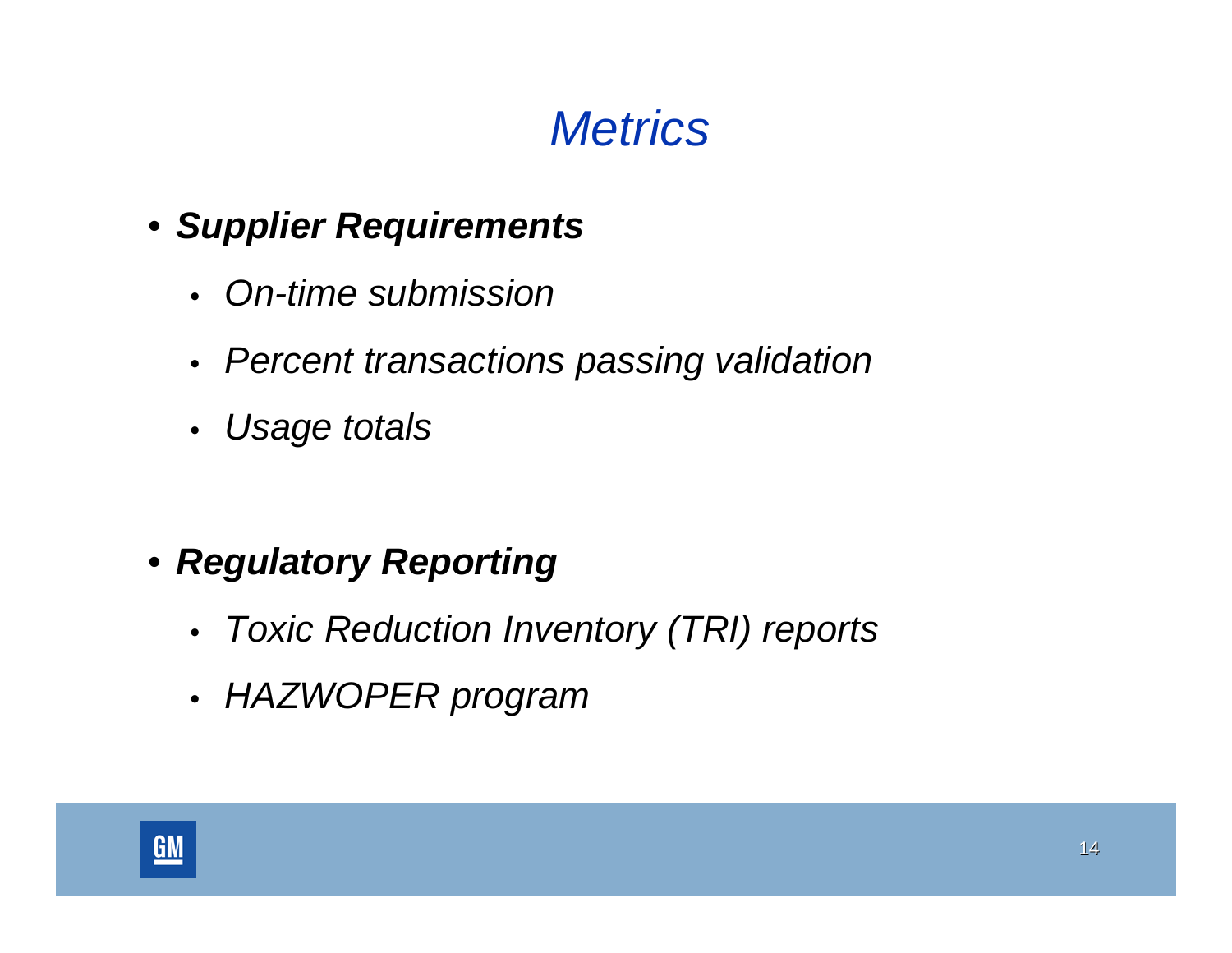

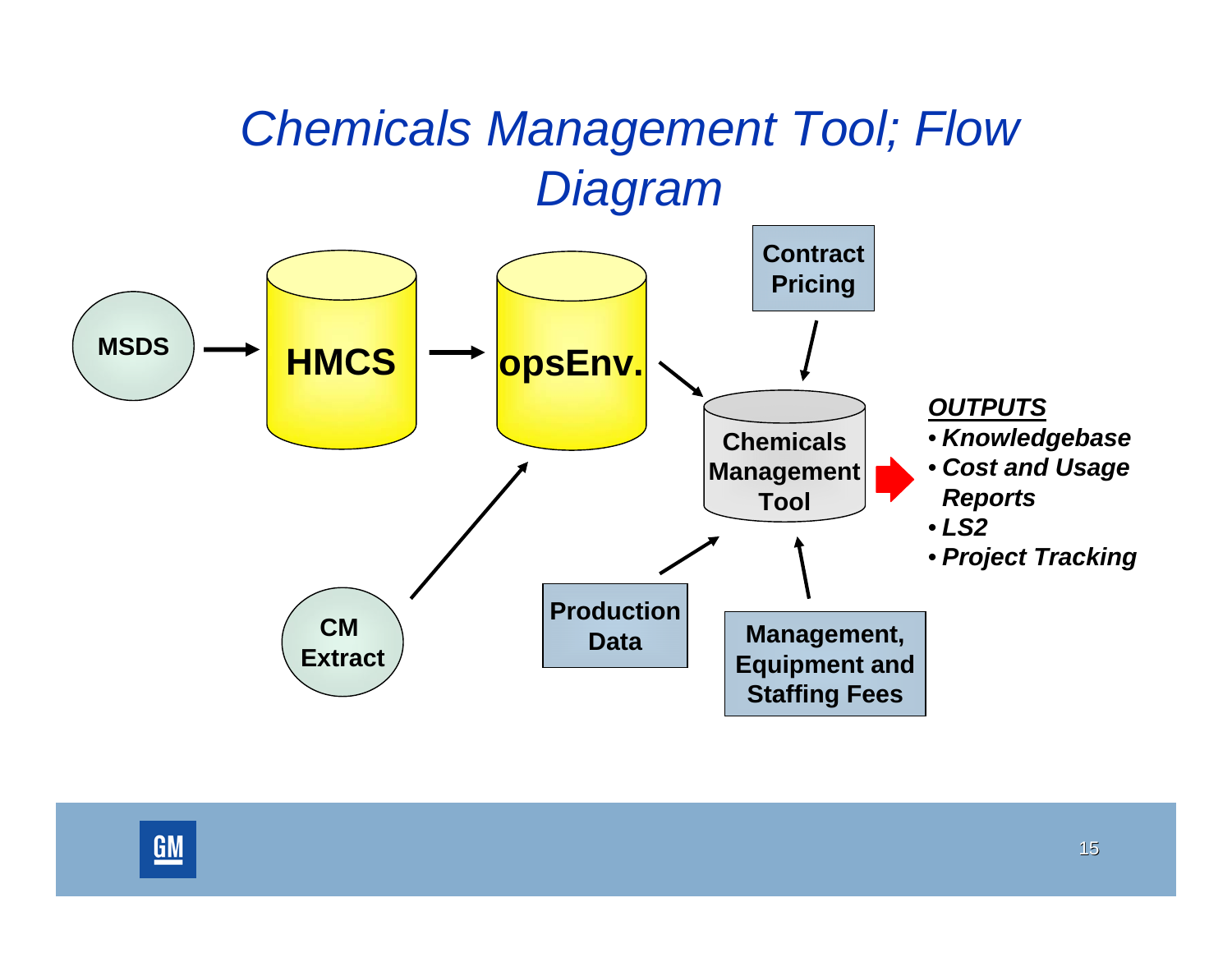*opsEnvironmental is a third party environmental reporting system* 

*Chemicals Management Tool interfaces with data tables in opsEnvironmental* 

*Only supplier specific data from opsEnvironmental is available in Chemicals Management database*

*Supplier personnel and Chemical Managers can access Chemicals Management Tool via Citrix Server*

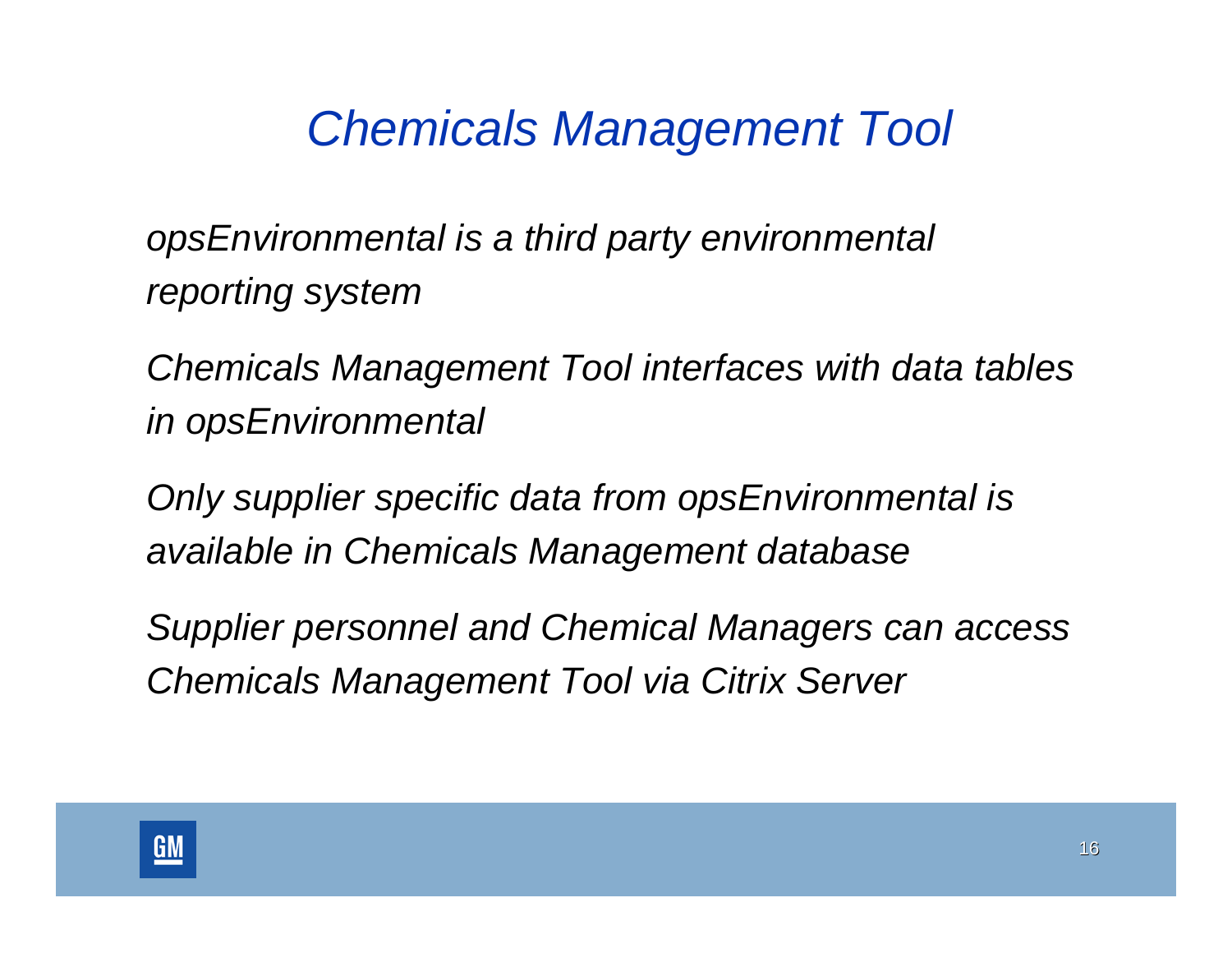### *Additional reporting capabilities of Chemicals Management Tool not available in opsEnvironmental*

- • *Query and group chemicals based on categories in Transaction file*
- *Apply contract pricing and fees to usage*
- *Costs per square foot*
- *Costs per unit of production*
- *Product specific comparisons*

*Suppliers now have the ability to see data after it is submitted and correct errors*

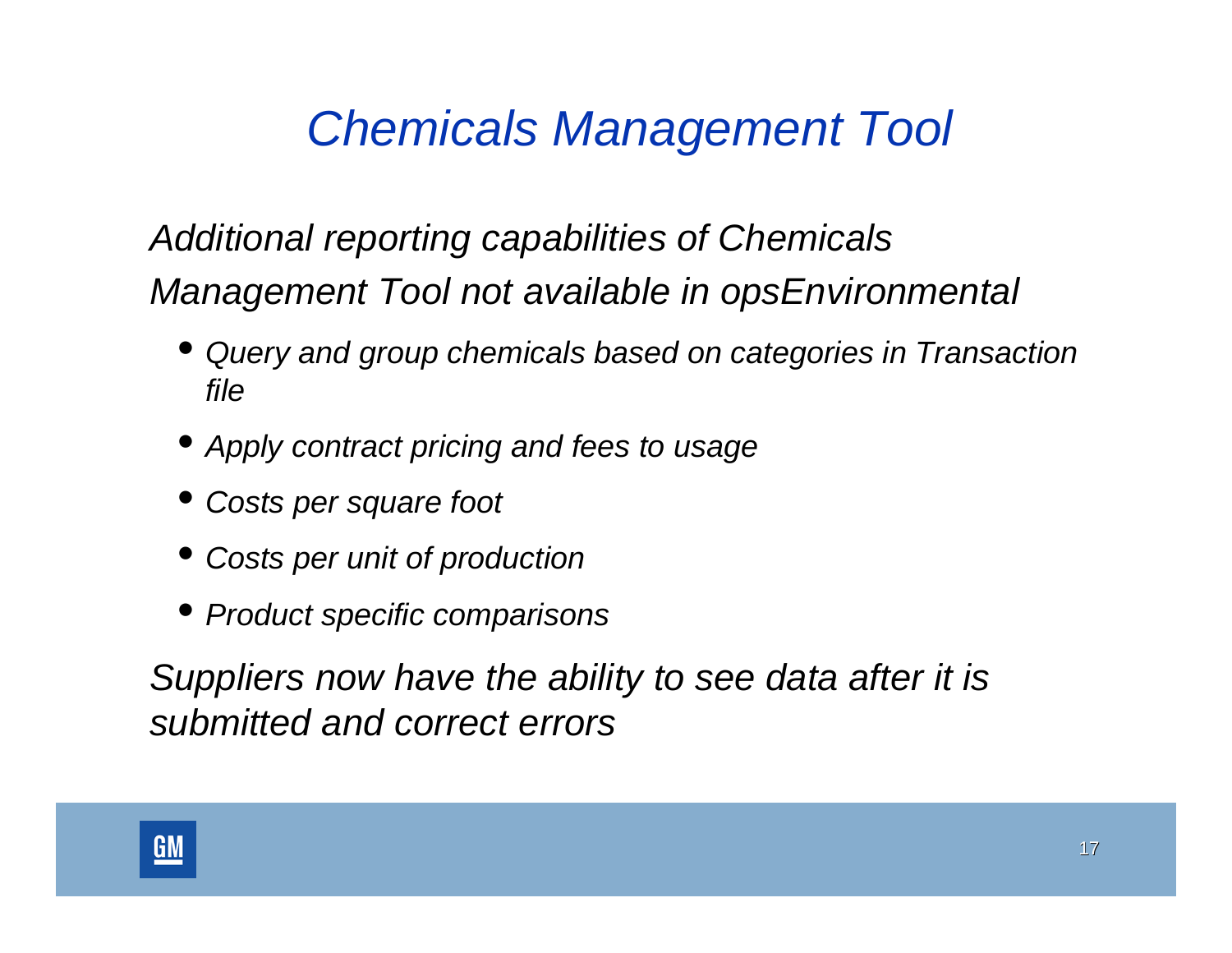*Usage Reports*

*Plant TransactionsIndividual Transactions*

> *Plant Summary Summarized by Part Number*

*Categorized Plant Summary Summarized by Part Number andChemicals Management Categories*

|                               | .<br>Chemicals Management Database - [Main Menu]                       | $-10x$                          |
|-------------------------------|------------------------------------------------------------------------|---------------------------------|
| $\bullet$<br>Eile Window Help |                                                                        | Type a question for help<br>- 5 |
| <b>GM</b>                     | Chemicals Management Database                                          | Exit                            |
| July 18, 2005                 | <b>Usage Reports</b> Cost Reports<br><b>MML</b><br><b>Transactions</b> |                                 |
|                               |                                                                        |                                 |
|                               |                                                                        |                                 |
|                               | Plant<br>$\blacksquare$<br>$\cdot$<br>Month                            |                                 |
|                               | Monthly Plant Transactions                                             |                                 |
|                               | <b>YTD Plant Transactions</b>                                          |                                 |
|                               | Monthly Plant Summary                                                  |                                 |
|                               | YTD Plant Summary                                                      |                                 |
|                               | Categorized Monthly Plant Summary $\rightarrow$                        |                                 |
|                               | Categorized YTD Plant Summary $\rightarrow$                            |                                 |
|                               | Monthly Plant LS2 Summary                                              |                                 |
|                               | YTD Plant LS2 Summary                                                  |                                 |
|                               | <b>Custom Reporting</b> $\rightarrow$                                  |                                 |
|                               |                                                                        |                                 |
|                               |                                                                        |                                 |
|                               |                                                                        |                                 |
|                               |                                                                        |                                 |
|                               |                                                                        |                                 |

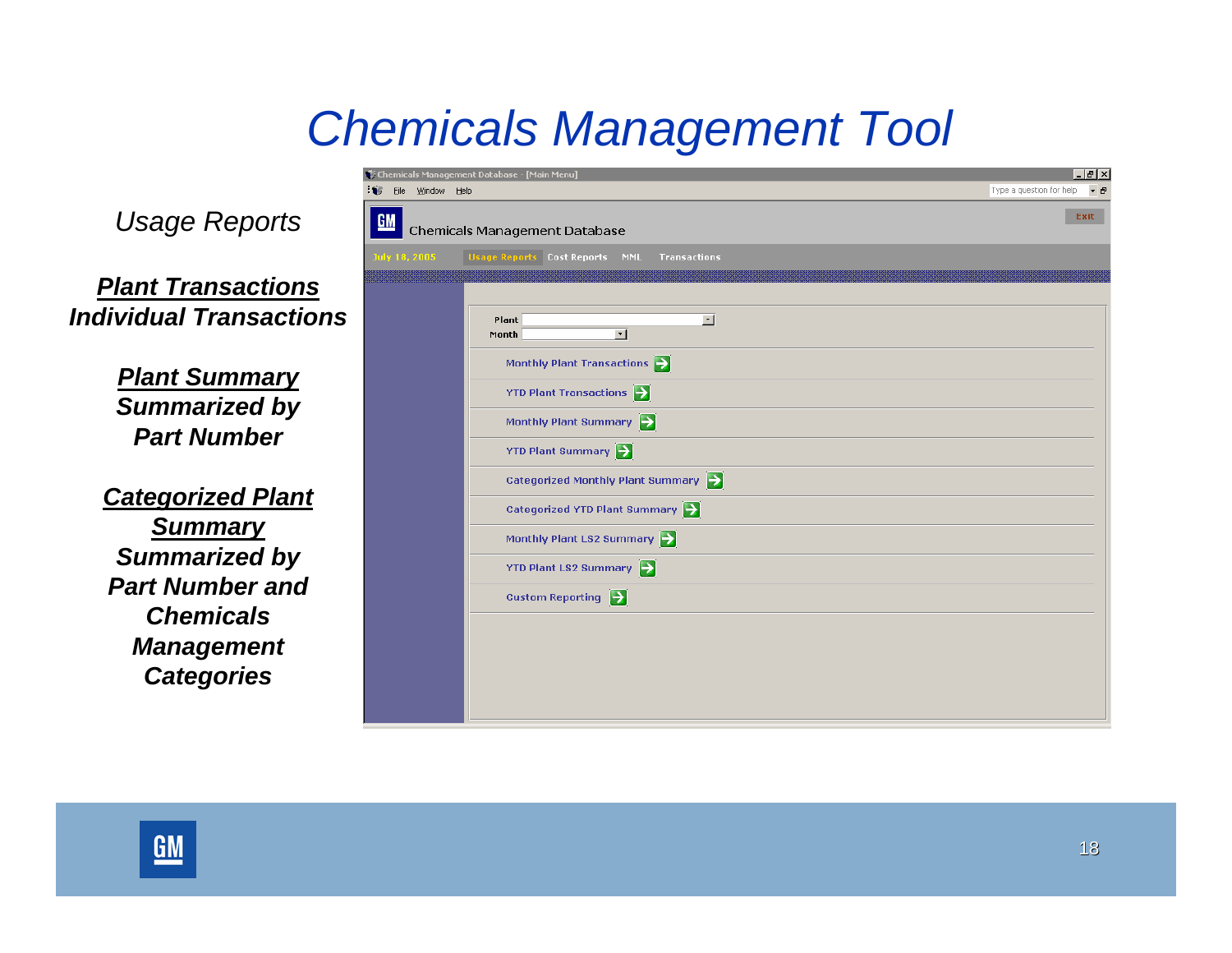emicals Management Database - [Main Menu] Type a question for help  $\overline{\bullet}$   $\overline{\bullet}$ File Window Help  $\mathbf{R}^2$ *Cost Reports* Exit <u>giv</u> **Chemicals Management Database Usage Reports** Cost Reports **Transactions** *Plant Cost Summary Summarized by*   $\overline{\phantom{a}}$ Plant  $\overline{\cdot}$ Month *Part Number*Monthly Plant Cost Summary **YTD Plant Cost Summary**  $\rightarrow$ *Plant Cost Comparison* Monthly Plant Cost Comparison *Compares cost*  **YTD Plant Cost Comparison** *to same time period of previous year*

 $|.|B| \times$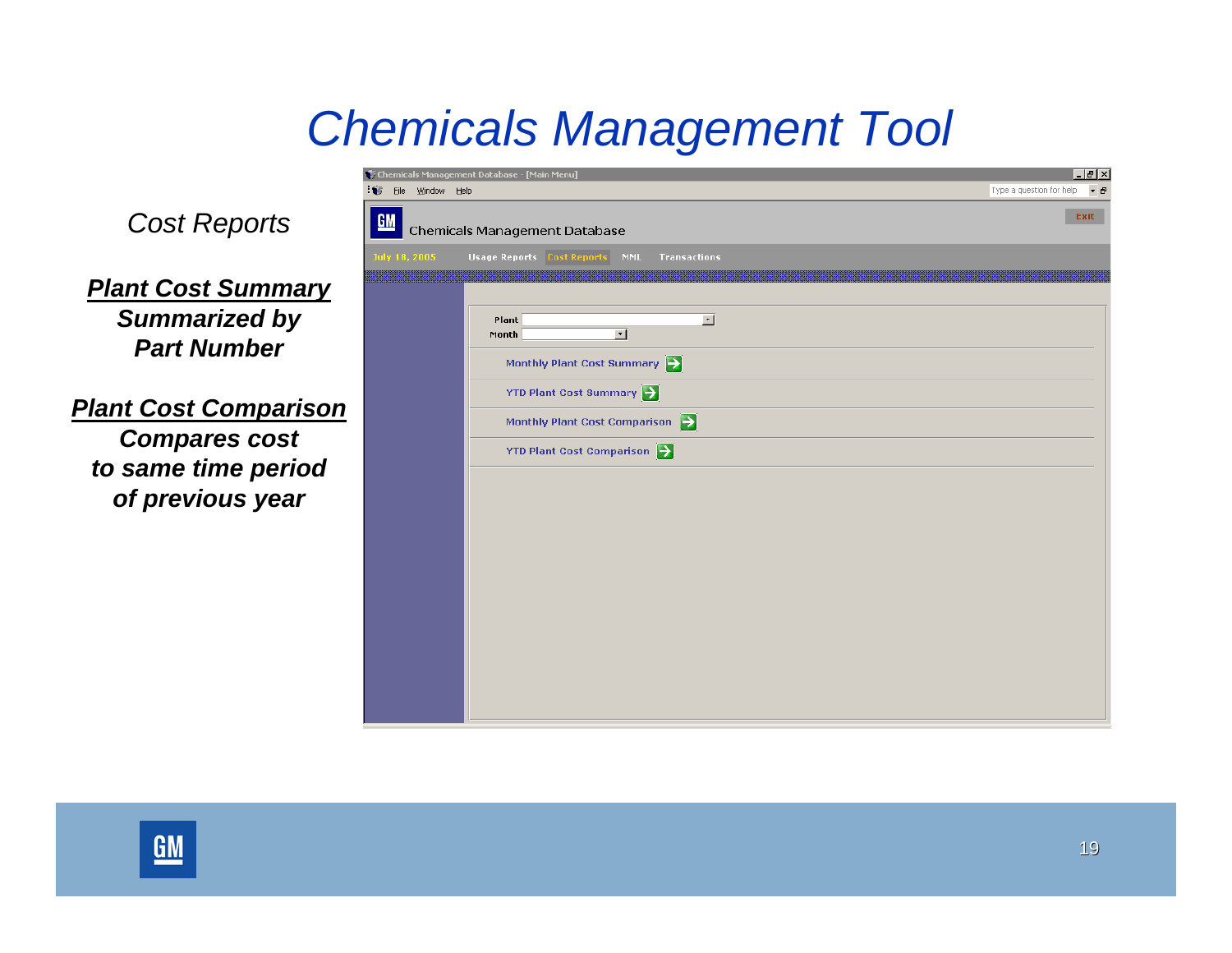#### *MML Data*

#### *Displays current MML file loaded in database*

*Data is sortable, filterable and exportable*

| Window Help<br>File  | The Chemicals Management Database - [Main Menu] |                                                                                                             |                     |                        |            |                  | . 18 x<br>- 5<br>Type a question for help |
|----------------------|-------------------------------------------------|-------------------------------------------------------------------------------------------------------------|---------------------|------------------------|------------|------------------|-------------------------------------------|
| $GM$                 |                                                 |                                                                                                             |                     |                        |            |                  | <b>Exit</b>                               |
|                      | Chemicals Management Database                   |                                                                                                             |                     |                        |            |                  |                                           |
|                      | <b>Usage Reports</b> Cost Reports               | <b>MML</b>                                                                                                  | <b>Transactions</b> |                        |            |                  |                                           |
| <b>July 18, 2005</b> |                                                 |                                                                                                             |                     |                        |            |                  |                                           |
|                      |                                                 |                                                                                                             |                     |                        |            |                  |                                           |
|                      |                                                 |                                                                                                             |                     |                        |            |                  |                                           |
|                      |                                                 |                                                                                                             |                     |                        |            |                  |                                           |
|                      |                                                 | <b>Plant ARLINGTON ASSEMBLY</b>                                                                             | $\mathbf{r}$        |                        |            |                  |                                           |
|                      |                                                 |                                                                                                             |                     |                        |            |                  |                                           |
|                      |                                                 |                                                                                                             |                     |                        |            |                  |                                           |
|                      |                                                 | GMBA_NUMBER SOURCE   BEGIN_DATE                                                                             | END DATE            | PART NUMBER            | HMC NUMBER | TRADE NAME       |                                           |
|                      | 550748                                          | 1/1/2004<br>HENKEL                                                                                          | 1/1/2050            | 7201002                |            | Hydrasafe 200    | Castr                                     |
|                      | 550748                                          | HENKEL<br>1/1/2004                                                                                          | 1/1/2050            | 7201003                |            | Longtime PDO     | Castr                                     |
|                      | 550748                                          | 1/1/2004<br>HENKEL                                                                                          | 1/1/2050            | 7201004C               |            | Longtime PD1     | Castr                                     |
|                      | 550748                                          | HENKEL<br>1/1/2004                                                                                          | 1/1/2050            | 7201005                |            | 170W             | Castr                                     |
|                      | 550748                                          | 1/1/2004<br><b>HENKEL</b>                                                                                   | 1/1/2050            | 7201007                |            | 30/100           | Castr                                     |
|                      | 550748                                          | 1/1/2004<br>HENKEL                                                                                          | 1/1/2050            | 7201018                |            | 860/220-1        | Castr                                     |
|                      | 550748                                          | 1/1/2004<br>HENKEL                                                                                          | 1/1/2050            | 7201018C               |            | 860/220-1        | Castr                                     |
|                      | 550748                                          | <b>HENKEL</b><br>1/1/2004                                                                                   | 1/1/2050            | 7201018EL              |            | Electrolubers    | Castri                                    |
|                      | 550748                                          | 1/1/2004<br>HENKEL                                                                                          | 1/1/2050            | 7201018JL              |            | Jumbo Lubers     | Castr                                     |
|                      | 550748                                          | 1/1/2004<br><b>HENKEL</b>                                                                                   | 1/1/2050            | 7201018K               |            | 860/220-1        | Castr                                     |
|                      | 550748                                          | 1/1/2004<br>HENKEL                                                                                          | 1/1/2050            | 7201020                |            | 90/220 gear oil  | Castr                                     |
|                      | 550748                                          | 1/1/2004<br>HENKEL                                                                                          | 1/1/2050            | 7201021                |            | Chain Oil 22     | Castri                                    |
|                      | 550748                                          | 1/1/2004<br>HENKEL                                                                                          | 1/1/2050            | 7201021C               |            | Chain Oil 22     | Castr                                     |
|                      | 550748                                          | 1/1/2004<br>HENKEL                                                                                          | 1/1/2050            | 7201023                |            | 20/68            | Castr                                     |
|                      | 550748                                          | 1/1/2004<br>HENKEL                                                                                          | 1/1/2050            | 7201025P               |            | Optigear 320     | Castri                                    |
|                      | 550748                                          | HENKEL<br>1/1/2004                                                                                          | 1/1/2050            | 7201026                |            | 1040 Spindle Oil | Castr                                     |
|                      | 550748                                          | 1/1/2004<br>HENKEL                                                                                          | 1/1/2050            | 7201027                |            | 1100/150         | Castr                                     |
|                      | 550748                                          | HENKEL<br>1/1/2004                                                                                          | 1/1/2050            | 7201028                |            | 1100/220         | Castr                                     |
|                      | 550748                                          | 1/1/2004<br>HENKEL                                                                                          | 1/1/2050            | 7201031                |            | 4020/220-2       | Castri                                    |
|                      | 550748                                          | 1/1/2004<br>HENKEL                                                                                          | 1/1/2050            | 7201033                |            | 930 High Temp    | Castri                                    |
|                      | 550748                                          | 1/1/2004<br>HENKEL                                                                                          | 1/1/2050            | 7201034T               |            | 943AW46          | Castr                                     |
|                      | 550748                                          | 1/1/2004<br><b>HENKEL</b>                                                                                   | 1/1/2050            | 7201036                |            | Ucon LB-300XY26  | Union                                     |
|                      | 550748                                          | 1/1/2004<br>HENKEL                                                                                          | 1/1/2050            | 7201037                |            | Royco 756        | Tulco                                     |
|                      | 550748                                          | HENKEL<br>1/1/2004                                                                                          | 1/1/2050            | 7201038                |            | 1066/68          | Castri                                    |
|                      | 550748                                          | 1/1/2004<br>HENKEL                                                                                          | 1/1/2050            | 7201040                |            | 290/22           | Castr                                     |
|                      | 550748                                          | <b>HENKEL</b><br>1/1/2004                                                                                   | 1/1/2050            | 7201041                |            | Viscogen KL23    | Castr                                     |
|                      | 550748                                          | 1/1/2004<br>HENKEL                                                                                          | 1/1/2050            | 7201044                |            | 936 SF Heavy     | Castr                                     |
|                      | 550748                                          | HENKEL<br>1/1/2004                                                                                          | 1/1/2050            | 7201046C               |            | Open Gear Lube   | Castr                                     |
|                      | 550748                                          | 1/1/2004<br>HENKEL                                                                                          | 1/1/2050            | 7201051                |            | Amercor 8750     | Drew                                      |
|                      | 550748                                          | 1/1/2004<br>HENKEL                                                                                          | 1/1/2050            | 7201053                |            | Amersite 11      | Drew                                      |
|                      | 550748                                          | 1/1/2004<br><b>HENKEL</b>                                                                                   | 1/1/2050            | 7201054                |            | Amertrol 1038    | Drew                                      |
|                      | Record: 14 4                                    | $\overline{1}$ $\rightarrow$ $\overline{1}$ $\rightarrow$ $\overline{1}$ $\rightarrow$ $\overline{1}$ of 95 |                     | $\left  \cdot \right $ |            |                  | ▶                                         |

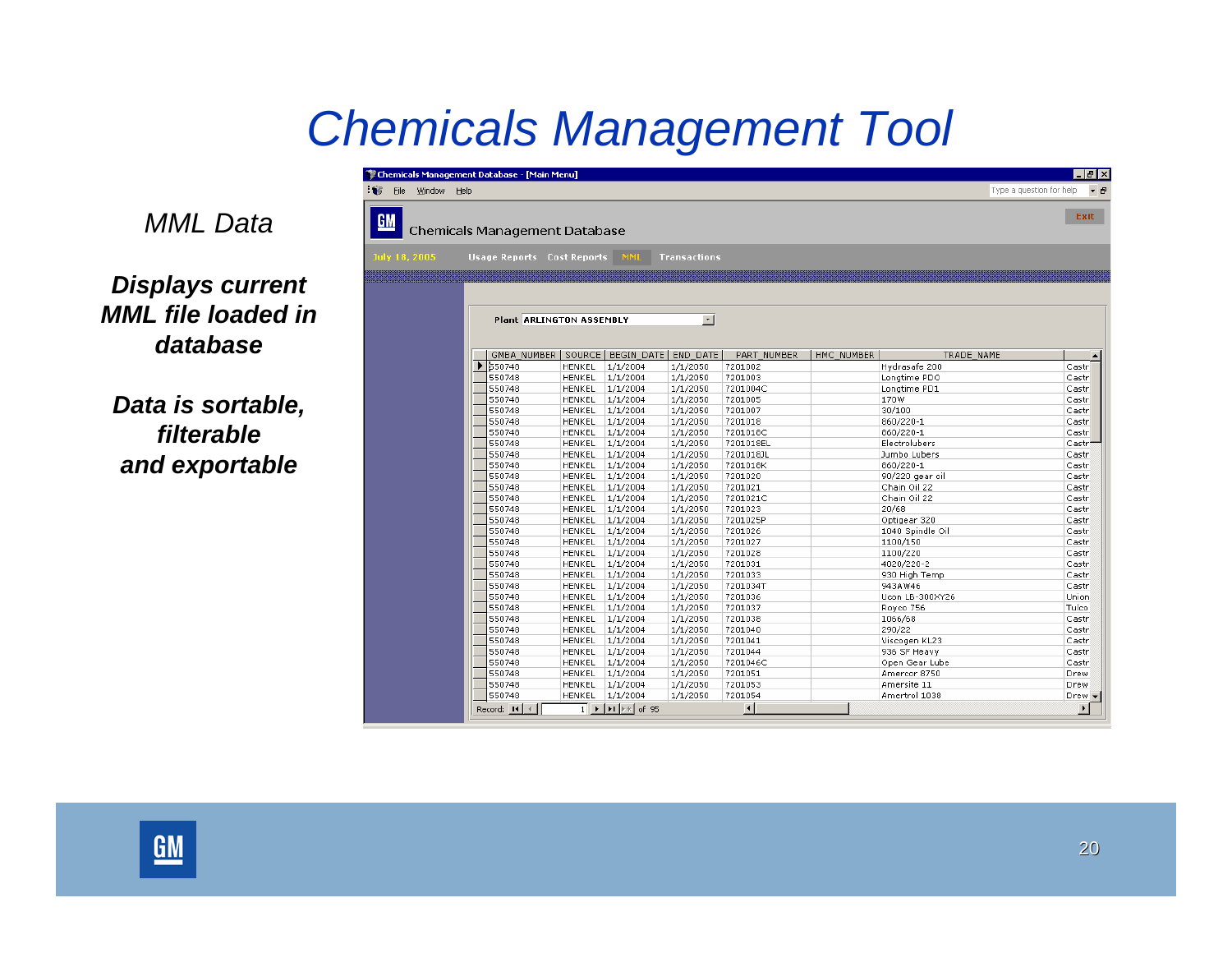*Transactional Data*

*Displays current Transactional files loaded in database*

*Data is sortable, filterable and exportable*

|              |                            |                 | <b>Chemicals Management Database</b> |                                   |                  |             |          |               |
|--------------|----------------------------|-----------------|--------------------------------------|-----------------------------------|------------------|-------------|----------|---------------|
|              |                            |                 |                                      |                                   |                  |             |          |               |
| ily 18, 2005 | Usage Reports Cost Reports |                 |                                      | <b>Transactions</b><br><b>MML</b> |                  |             |          |               |
|              |                            |                 |                                      |                                   |                  |             |          |               |
|              |                            |                 |                                      |                                   |                  |             |          |               |
|              |                            |                 |                                      |                                   |                  |             |          |               |
|              |                            |                 |                                      |                                   |                  |             |          |               |
|              |                            |                 | <b>Plant ROMULUS ENGINE</b>          |                                   | $\bullet$        |             |          |               |
|              |                            | Month May, 2005 |                                      | $\cdot$                           |                  |             |          |               |
|              |                            | GMBA_NUMBER     | SOURCE                               | TRANSACTION_TYPE                  | TRANSACTION_DATE | PART_NUMBER | HMCS_ID  | TRADE_NAME    |
|              | 550757<br>▸                |                 | Quaker                               | D                                 | 5/22/2005        | 11SR626     | $\cdots$ | ADDITIVE CP2  |
|              | 550757                     |                 | Quaker                               | D                                 | 5/15/2005        | 11SR626     | $\cdots$ | ADDITIVE CP2  |
|              | 550757                     |                 | Quaker                               | D                                 | 5/22/2005        | 11SR626     | $\cdots$ | ADDITIVE CP2  |
|              | 550757                     |                 | Quaker                               | D                                 | 5/2/2005         | 11SR626     | $\cdots$ | ADDITIVE CP2  |
|              | 550757                     |                 | Quaker                               | D                                 | 5/2/2005         | 11SR626     | $\sim$   | ADDITIVE CP2  |
|              | 550757                     |                 | Quaker                               | D                                 | 5/15/2005        | 11SR626     | $\cdots$ | ADDITIVE CP2  |
|              | 550757                     |                 | Quaker                               | D                                 | 5/8/2005         | 11SR626     | $\cdots$ | ADDITIVE CP2  |
|              | 550757                     |                 | Quaker                               | D                                 | 5/22/2005        | 11SR626     | $\sim$   | ADDITIVE CP2  |
|              | 550757                     |                 | Quaker                               | D                                 | 5/15/2005        | 11SR626     | $\sim$   | ADDITIVE CP2  |
|              | 550757                     |                 | Quaker                               | D                                 | 5/25/2005        | 11SR626     | $\cdots$ | ADDITIVE CP2  |
|              | 550757                     |                 | Quaker                               | D                                 | 5/2/2005         | 11SR626     | $\cdots$ | ADDITIVE CP2  |
|              | 550757                     |                 | Quaker                               | D                                 | 5/8/2005         | 11SR626     | $\cdots$ | ADDITIVE CP2  |
|              | 550757                     |                 | Quaker                               | D                                 | 5/22/2005        | 11SR626     | $\sim$   | ADDITIVE CP2  |
|              | 550757                     |                 | Quaker                               | D                                 | 5/25/2005        | 11SR626     | $\cdots$ | ADDITIVE CP2  |
|              | 550757                     |                 | Quaker                               | D                                 | 5/8/2005         | 11SR626     | $\cdots$ | ADDITIVE CP2  |
|              | 550757                     |                 | Quaker                               | D                                 | 5/22/2005        | 11SR626     | $\cdots$ | ADDITIVE CP2  |
|              | 550757                     |                 | Quaker                               | D                                 | 5/15/2005        | 11SR626     | $\sim$   | ADDITIVE CP2  |
|              | 550757                     |                 | Quaker                               | D                                 | 5/22/2005        | 2YR172      | $\sim$   | QUAKERAL 377  |
|              | 550757                     |                 | Quaker                               | D                                 | 5/22/2005        | 2YR172      | $\cdots$ | QUAKERAL 377  |
|              | 550757                     |                 | Quaker                               | D                                 | 5/25/2005        | 2YR172      | $\sim$   | QUAKERAL 377  |
|              | 550757                     |                 | Quaker                               | D                                 | 5/15/2005        | 2YR172      | $\sim$   | QUAKERAL 377  |
|              | 550757                     |                 | Ouaker                               | D                                 | 5/8/2005         | 2YR172      | $\cdots$ | QUAKERAL 377  |
|              | 550757                     |                 | Quaker                               | D                                 | 5/2/2005         | 2YR172      | $\cdots$ | QUAKERAL 377  |
|              | 550757                     |                 | Quaker                               | D                                 | 5/2/2005         | 2YR172-TE   | $\cdots$ | QUAKERAL 377  |
|              | 550757                     |                 | Ouaker                               | D                                 | 5/22/2005        | 1YR0164     | $\cdots$ | MOBILGEAR 627 |
|              | 550757                     |                 | Quaker                               | D                                 | 5/25/2005        | 1YR0164     | $\cdots$ | MOBILGEAR 627 |
|              | 550757                     |                 | Quaker                               | D                                 | 5/22/2005        | 1YR0164     | $\cdots$ | MOBILGEAR 627 |
|              | 550757                     |                 | Quaker                               | D                                 | 5/15/2005        | 1YR0164     | $\cdots$ | MOBILGEAR 627 |
|              |                            |                 |                                      |                                   |                  |             |          |               |
|              | 550757                     |                 | Quaker                               | D                                 | 5/22/2005        | 1YR0164     | $\sim$   | MOBILGEAR 627 |

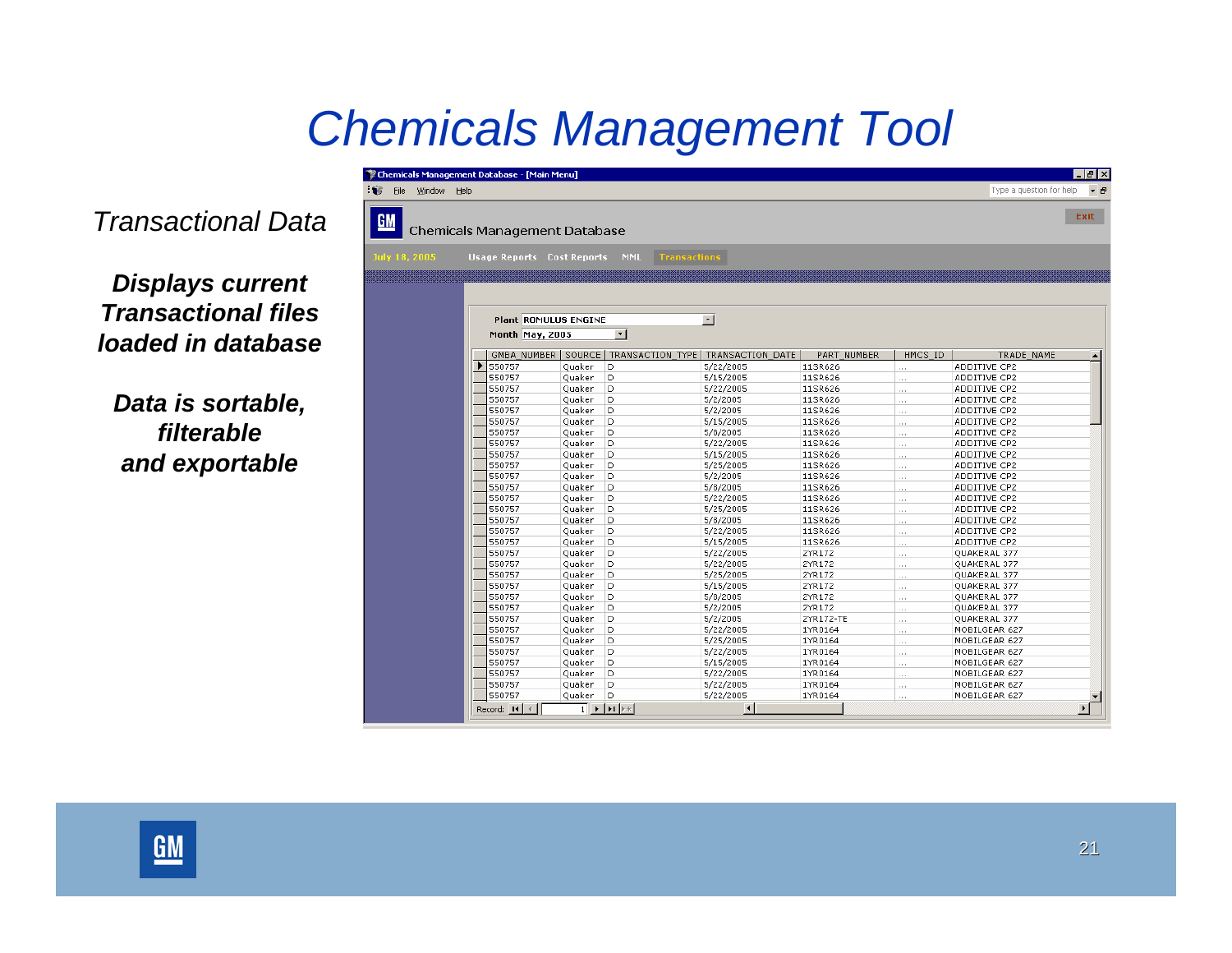ैं Chemicals Management Database - [Main Menu]

*Custom Reporting*

*Similar to the Categorized Plant Summary* 

*Additional capability of customizing report*

*Allows selection of specific Cost Centers, Processes, and Chemical Categories as report parameters*

| ly 18, 2005 | <b>Usage Reports</b> Cost Reports<br>Plant<br>Month<br><b>Monthly Pl</b><br><b>YTD Plant</b><br><b>Monthly Pl</b><br><b>YTD Plant</b><br>Categorize | <b>MML</b><br><b>Transactions</b><br>Custom Reporting<br>Cost Center   Process   Chemical Category<br>Plant<br>■ ACCUMULATORS<br>☑ ALUMINUM CASTING<br>BALANCE SHAFTS<br>■ BELL HOUSING<br><b>EZ BODY SHOP</b><br><b>BUILDING MAINTENANCE</b><br>CAMSHAFT LINE<br>☑ CARRIERS MACHINING<br>$\boxtimes$ CASE (BLOCK) LINE<br><b>Ø</b> CASE EXTENSION<br>CASE MACHINING<br>☑ CENTRAL MAINTENANCE<br><b>Z</b> CHANNEL PLATES<br>☑ Include Unmatched Cost Centers | $\overline{\mathbf{x}}$<br>$\blacktriangle$<br>Select All<br>Select None |  |
|-------------|-----------------------------------------------------------------------------------------------------------------------------------------------------|--------------------------------------------------------------------------------------------------------------------------------------------------------------------------------------------------------------------------------------------------------------------------------------------------------------------------------------------------------------------------------------------------------------------------------------------------------------|--------------------------------------------------------------------------|--|
|             | Categorize                                                                                                                                          | Monthly Plant LS2 Summary                                                                                                                                                                                                                                                                                                                                                                                                                                    | Close<br>View Report                                                     |  |
|             | <b>Custom Reporting</b>                                                                                                                             | YTD Plant LS2 Summary                                                                                                                                                                                                                                                                                                                                                                                                                                        |                                                                          |  |
|             |                                                                                                                                                     |                                                                                                                                                                                                                                                                                                                                                                                                                                                              |                                                                          |  |



 $|I - |B| \times |$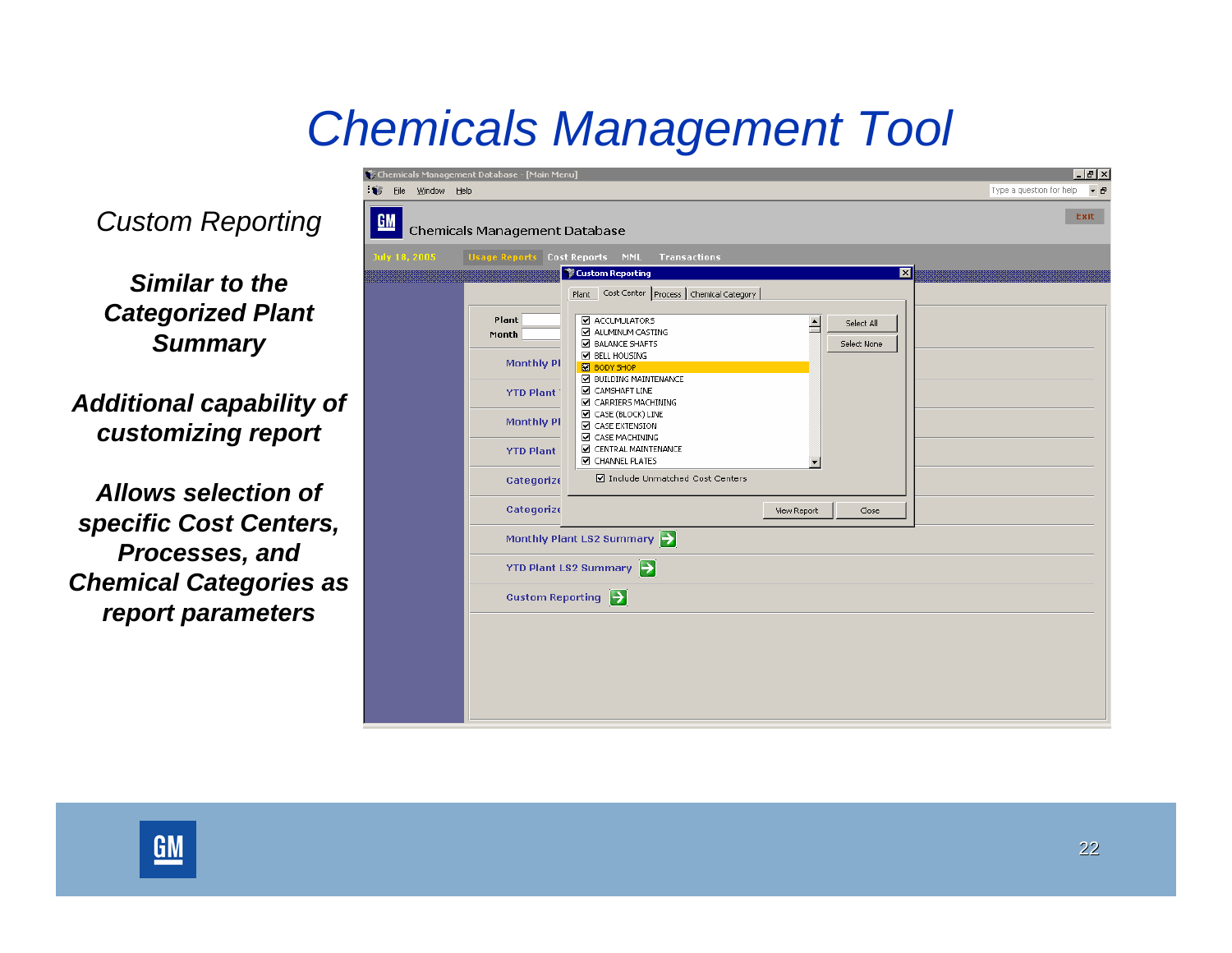| $\underline{\mathsf{GM}}$                                              |                  |                                                                              | GMYM ORION ASSEMBLY (550779)<br><b>JANUARY, 2005 - AUGUST, 2005</b> |                         |                                       |                        | <b>CHEMICALS MANAGEMENT</b> |
|------------------------------------------------------------------------|------------------|------------------------------------------------------------------------------|---------------------------------------------------------------------|-------------------------|---------------------------------------|------------------------|-----------------------------|
| <b>WFG</b><br><b>PART NUMBER</b>                                       |                  | HMCS ID TRADE NAME                                                           | <b>MANUFACTURER</b>                                                 | TRANS.                  | CONV.                                 | GALLONS LBS/GAL POUNDS |                             |
|                                                                        |                  |                                                                              |                                                                     | <b>AMOUNT</b>           | <b>FACTOR</b>                         |                        |                             |
| <b>Powerhouse : Cooling Towers : Corrosion</b><br>1732-104<br>1732-104 |                  | 331882 DREW DIOLTECH 424A<br>331882 DREW DIOLTECH 424A                       | A SHLAND CHEMICAL<br><b>ASHLAND CHEMICAL</b>                        | $1.888$ LB<br>$0.17$ TE | $1.0 \text{ L}$<br>$1.0 \, \text{LB}$ |                        |                             |
| Powerhouse : Steam Production : Other                                  |                  |                                                                              |                                                                     |                         |                                       |                        |                             |
| 1732-97<br>1732-97                                                     | 203204<br>203204 | DREW AMERCOR 8750 CONDENSATE AMIN<br>DREW AMERCOR 8750 CONDENSATE AMIN       | <b>ASHLAND CHEMICAL</b><br>ASHLAND CHEMICAL                         | $0.00$ TE<br>437 LB     | $1.0 \text{ L}$<br>$1.0 \text{ L}$    |                        |                             |
| Wastewater: High Purity Water: Biocides                                |                  |                                                                              |                                                                     |                         |                                       |                        |                             |
| 1732-93<br>1732-93                                                     |                  | 329447 SOD JUM HYPOCHLORITE (BLEACH)<br>329447 SOD JUM HYPOCHLORITE (BLEACH) | PVS NOLWOOD<br>PVS NOLWOOD                                          | 1.354 BK<br>686 GA      | 1.0 GA<br>1.0 <sub>GA</sub>           | 1.354<br>686           | 8,340<br>8.340              |
| Wastewater : High Purity Water : Scaling                               |                  |                                                                              |                                                                     |                         |                                       |                        |                             |
| 1732-92<br>1732-92                                                     |                  | 330713 SULFURIC ACID 66 DEGREE BAUME<br>330713 SULFURIC ACID 66 DEGREE BAUME | <b>MAYS</b><br><b>MAYS</b>                                          | 101,545 LB<br>68,601 BK | $1.0 \, \text{LB}$<br>$1.0 \text{ L}$ |                        |                             |
| Wastewater: Process Maintenance: Coagulants                            |                  |                                                                              |                                                                     |                         |                                       |                        |                             |
| 1732-146                                                               |                  | 223380 LIME SLURRY                                                           | W.K.MERRIMAN                                                        | 8,280 LB                | $1.0 \text{ L}$                       |                        |                             |
|                                                                        |                  | Wastewater: Steam Production: Chlorine Scavengers                            |                                                                     |                         |                                       |                        |                             |
| 1732-99                                                                |                  | 342223 DREWFLOC 2300 ANIONIC FLOCCULANT                                      | ASHLAND CHEMICAL                                                    | 673 LB                  | $1.0 \text{ L}$                       |                        |                             |
| Wastewater:Steam Production:Scaling                                    |                  |                                                                              |                                                                     |                         |                                       |                        |                             |
| 1732-94                                                                |                  | 302440 ADVANTAGE PLUS 6445                                                   | ASHLAND CHEMICAL                                                    | 75 BK                   | $1.0 \text{ L}$                       |                        |                             |
| 1732-94<br>1732-96                                                     |                  | 302440 ADVANTAGE PLUS 6445<br>203213 DREW AMERSTTE 2 OXYGEN SCAVENGER        | <b>ASHLAND CHEMICAL</b><br>ASHLAND CHEMICAL                         | 798 LB<br>240 BK        | $1.0 \, \text{LB}$<br>$1.0 \text{ L}$ |                        |                             |
| 1732-96                                                                | 203213           | DREW AMERSTTE 2 OXYGEN SCAVENGER                                             | ASHLAND CHEMICAL                                                    | 3.495 LB                | $1.0 \, \text{LB}$                    |                        |                             |
| Wastewater: Wastewater Treatment: Biocides                             |                  |                                                                              |                                                                     |                         |                                       |                        |                             |
| 1732-102                                                               |                  | 205618 DREW BIOSPERSE 250                                                    | <b>ASHLAND CHEMICAL</b>                                             | 568 LB                  | $1.0 \text{ LB}$                      |                        |                             |
| 1732-103                                                               | 209461           | DREW BIOSPERSE 261T                                                          | A SHLAND CHEMICAL                                                   | 435 LB                  | $1.0 \, \text{LB}$                    |                        |                             |
| 1732-103                                                               | 209461           | DREW BIOSPERSE 261T                                                          | ASHLAND CHEMICAL                                                    | 4 DR                    | $1.0 \text{ L}$                       |                        |                             |
| Wastewater: Wastewater Treatment: Defoamers                            |                  |                                                                              |                                                                     |                         |                                       |                        |                             |
| 1732-146<br>1732-146                                                   | 223380<br>223380 | LIME SLURRY<br>LIME SLURRY                                                   | W.K.MERRIMAN<br>W.K.MERRIMAN                                        | 949 LB<br>94 BK         | $1.0 \text{ L}$<br>$1.0 \, \text{LB}$ |                        |                             |
| Wastewater: Wastewater Treatment: PH Control                           |                  |                                                                              |                                                                     |                         |                                       |                        |                             |
| 1732-45                                                                |                  | 350636 SOD JUM HYDROXIDE (DIAPHRAGM GRADE                                    | <b>MAYS</b>                                                         | 70,130 BK               | $1.0 \text{ L}$                       |                        |                             |
| 1732-45                                                                | 350636           | SOD JUM HYDROKIDE (DIAPHRAGM GRADE                                           | MAYS                                                                | 175,280 LB              | $1.0 \, \text{LB}$                    |                        |                             |

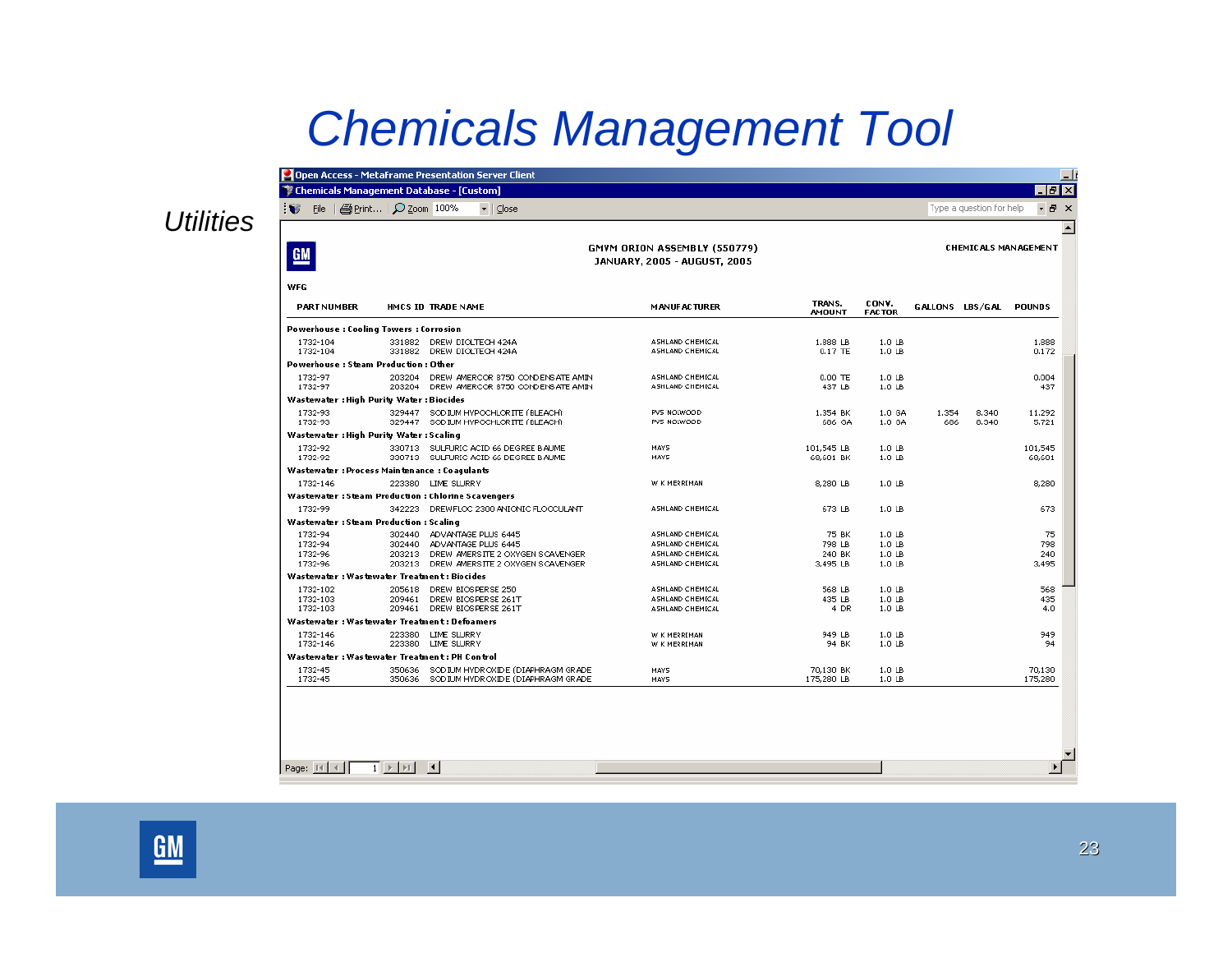|                   |                                                                                                                                                                                                                                                                                                                                                                                                                                                                                                                                                              |                                     | Open Access - MetaFrame Presentation Server Client                                                       |                                                              |                                            |                                                                  |              |                          |                             | $\Box$ |
|-------------------|--------------------------------------------------------------------------------------------------------------------------------------------------------------------------------------------------------------------------------------------------------------------------------------------------------------------------------------------------------------------------------------------------------------------------------------------------------------------------------------------------------------------------------------------------------------|-------------------------------------|----------------------------------------------------------------------------------------------------------|--------------------------------------------------------------|--------------------------------------------|------------------------------------------------------------------|--------------|--------------------------|-----------------------------|--------|
|                   | Chemicals Management Database - [Custom]                                                                                                                                                                                                                                                                                                                                                                                                                                                                                                                     |                                     |                                                                                                          |                                                              |                                            |                                                                  |              |                          | $-10 X $                    |        |
|                   | : Si Eile   A Print   ○ Zoom 100%                                                                                                                                                                                                                                                                                                                                                                                                                                                                                                                            |                                     | $\bullet \mid \underline{\textsf{Close}}$                                                                |                                                              |                                            |                                                                  |              | Type a question for help | · 日 ×                       |        |
|                   |                                                                                                                                                                                                                                                                                                                                                                                                                                                                                                                                                              |                                     |                                                                                                          |                                                              |                                            |                                                                  |              |                          |                             | 트      |
| Purge<br>Solvents | <u>GM</u>                                                                                                                                                                                                                                                                                                                                                                                                                                                                                                                                                    |                                     |                                                                                                          | GMVM ORION ASSEMBLY (550779)<br>JANUARY, 2005 - AUGUST, 2005 |                                            |                                                                  |              |                          | <b>CHEMICALS MANAGEMENT</b> |        |
|                   | <b>PLANT</b><br>PARTNUMBER                                                                                                                                                                                                                                                                                                                                                                                                                                                                                                                                   | HMCS ID TRADE NAME                  |                                                                                                          | <b>MANUFACTURER</b>                                          | TRANS.                                     | CONV.                                                            |              | GALLONS LBS/GAL POUNDS   |                             |        |
|                   |                                                                                                                                                                                                                                                                                                                                                                                                                                                                                                                                                              |                                     |                                                                                                          |                                                              | <b>AMOUNT</b>                              | <b>FACTOR</b>                                                    |              |                          |                             |        |
|                   | Paint Shop: Process Maintenance: Purge Solvents<br>1732-144<br>1732-144<br>1732-29<br>1732-29                                                                                                                                                                                                                                                                                                                                                                                                                                                                |                                     | 350848 PARCOSOL 277WB<br>350848 PARCOSOL 277WB<br>313868 PURGE SOLVENT 6702<br>313868 PURGE SOLVENT 6702 | HENKEL<br>HENKEL<br>PPG<br>PPG                               | 6 TE<br>3.003 GA<br>92.869 GA<br>63.687 BK | 1.0 GA<br>$1.0\,$ GA<br>$1.0 \, \text{LB}$<br>$1.0 \, \text{LB}$ | 6,0<br>3,003 |                          | 92.869<br>63.687            |        |
|                   |                                                                                                                                                                                                                                                                                                                                                                                                                                                                                                                                                              |                                     |                                                                                                          |                                                              |                                            |                                                                  |              |                          |                             |        |
|                   |                                                                                                                                                                                                                                                                                                                                                                                                                                                                                                                                                              |                                     |                                                                                                          |                                                              |                                            |                                                                  |              |                          |                             |        |
|                   |                                                                                                                                                                                                                                                                                                                                                                                                                                                                                                                                                              |                                     |                                                                                                          |                                                              |                                            |                                                                  |              |                          |                             |        |
|                   |                                                                                                                                                                                                                                                                                                                                                                                                                                                                                                                                                              |                                     |                                                                                                          |                                                              |                                            |                                                                  |              |                          |                             |        |
|                   |                                                                                                                                                                                                                                                                                                                                                                                                                                                                                                                                                              |                                     |                                                                                                          |                                                              |                                            |                                                                  |              |                          |                             |        |
|                   |                                                                                                                                                                                                                                                                                                                                                                                                                                                                                                                                                              |                                     |                                                                                                          |                                                              |                                            |                                                                  |              |                          |                             |        |
|                   |                                                                                                                                                                                                                                                                                                                                                                                                                                                                                                                                                              |                                     |                                                                                                          |                                                              |                                            |                                                                  |              |                          |                             |        |
|                   |                                                                                                                                                                                                                                                                                                                                                                                                                                                                                                                                                              |                                     |                                                                                                          |                                                              |                                            |                                                                  |              |                          |                             |        |
|                   |                                                                                                                                                                                                                                                                                                                                                                                                                                                                                                                                                              |                                     |                                                                                                          |                                                              |                                            |                                                                  |              |                          |                             |        |
|                   |                                                                                                                                                                                                                                                                                                                                                                                                                                                                                                                                                              |                                     |                                                                                                          |                                                              |                                            |                                                                  |              |                          |                             |        |
|                   | Page: $H \left( \left. \right. \right. \left. \right. \left. \right. \left. \right. \left. \right. \left. \left. \right. \right. \left. \left. \right. \left. \right. \left. \right. \left. \right. \left. \left. \right. \right. \left. \left. \right. \right. \left. \left. \right. \right. \left. \left. \right. \left. \right. \left. \left. \right. \right. \left. \left. \right. \right. \left. \left. \right. \right. \left. \left. \right. \right. \left. \left. \right. \left. \right. \left. \right. \left. \right. \left. \left. \right. \right.$ | $1$ $\rightarrow$ $\rightarrow$ $1$ |                                                                                                          |                                                              |                                            |                                                                  |              |                          | →Γ                          |        |

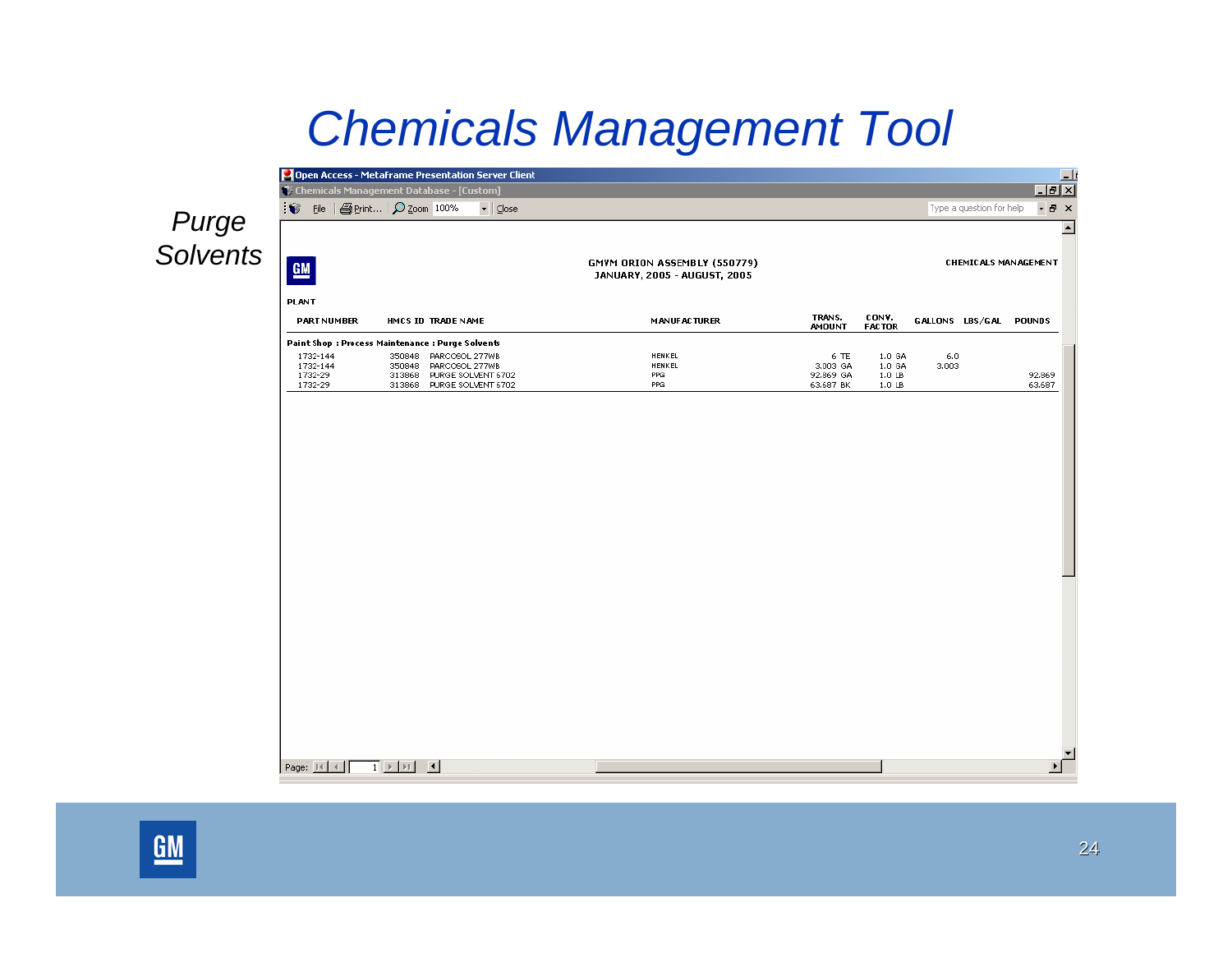| Weld  |
|-------|
| Water |

Open Access - MetaFrame Presentation Server Client

 $\blacktriangleright$   $\mid$  Close

Chemicals Management Database - [Custom]

: ● File | A Print... | ○ Zoom 100%

Page:  $\boxed{H \times \boxed{1}$   $\boxed{1}$   $\boxed{1}$   $\boxed{1}$   $\boxed{1}$ 

| $\underline{\mathsf{GM}}$                 |        |                          | GMYM OKLAHOMA CITY ASSEMBLY (550749)<br><b>JANUARY, 2005 - AUGUST, 2005</b> |                         |                        |                 | <b>CHEMICALS MANAGEMENT</b> |
|-------------------------------------------|--------|--------------------------|-----------------------------------------------------------------------------|-------------------------|------------------------|-----------------|-----------------------------|
| <b>PLANT</b>                              |        |                          |                                                                             |                         |                        |                 |                             |
| <b>PART NUMBER</b>                        |        | HMCS ID TRADE NAME       | <b>MANUFACTURER</b>                                                         | TRANS.<br><b>AMOUNT</b> | CONV.<br><b>FACTOR</b> | GALLONS LBS/GAL | <b>POUNDS</b>               |
| <b>Body Shop : Weld Water : Biocides</b>  |        |                          |                                                                             |                         |                        |                 |                             |
| 211084-00DR                               | 211084 | CHEMTREAT CL2150         | CHEMTREAT                                                                   | 1 DR.                   | 475 LB                 |                 | 475                         |
| Body Shop : Weld Water : Corrosion        |        |                          |                                                                             |                         |                        |                 |                             |
| 1180951-00DR                              |        | 1180951 CHEMTREAT CL4882 | CHEMTREAT                                                                   | 3 DR                    | 575 LB                 |                 | 1,725                       |
| 224417-00DR                               | 224417 | CHEMTREAT CL280          | CHEMTREAT                                                                   | 4 DR                    | 535 LB                 |                 | 2.140                       |
| General Assembly : Weld Water : Additives |        |                          |                                                                             |                         |                        |                 |                             |
| 183506-00PA                               | 183506 | CHEMTREAT 2189T          | CHEMTREAT                                                                   | 6 PA                    | 50 LB                  |                 | 300                         |
| 236266-00DR                               | 236266 | HYDROGEN PER OXIDE 35%   | VANWATER S&ROGERS                                                           | 12 DR                   | 500 LB                 |                 | 6.000                       |

GMVM OKLAHOMA CITY ASSEMBLY (550749)



 $\blacktriangleright$ 

 $-16$ 

 $-I$ alxi

 $-5x$ 

Type a question for help

CHEMICALS MANAGEMENT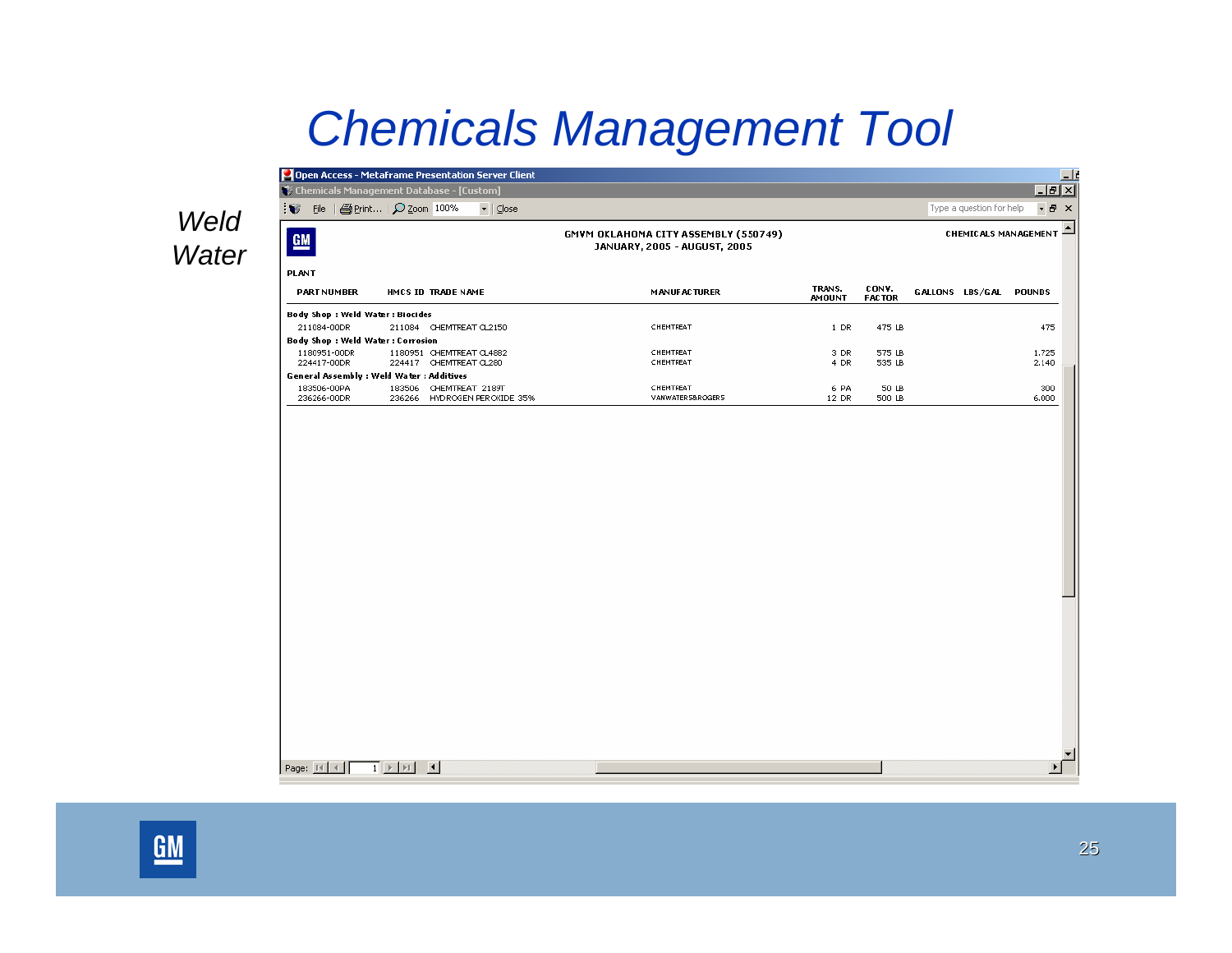#### *Performance metrics can include*

- *Cost per part produced*
- •*Cost per ton of steel processed*
- •*Cost per ton of metal melted*
- *Number of chemicals used*
- *Number of chemicals used by process*
- *Volume of chemicals used*
- *Inventory turns*
- •*Value of process savings initiative*
- *Performance against contract cost savings goals*

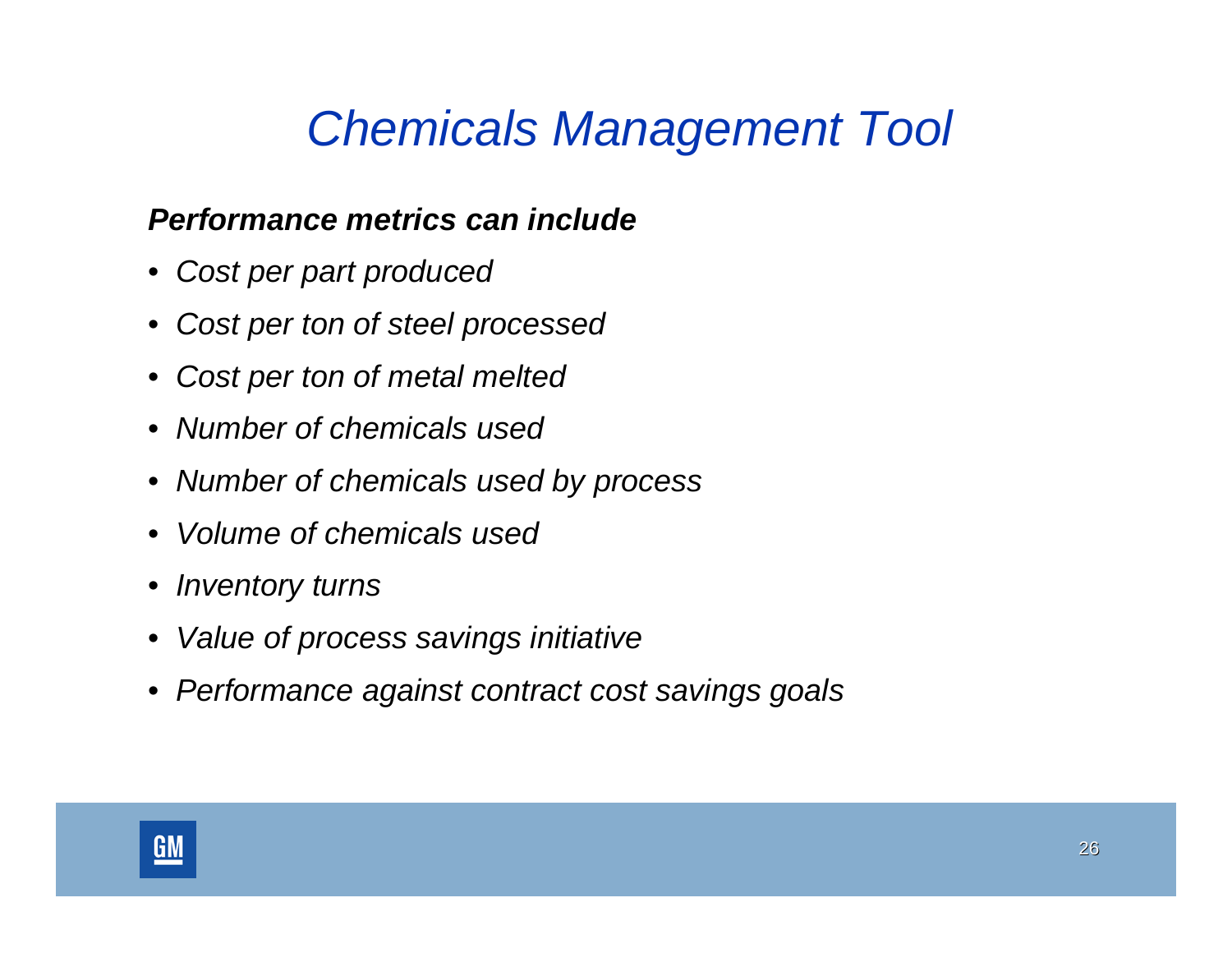### *SPQRCE Scorecard*

| <b>CHEMICAL MANAGEMENT - SCORECARD</b><br><b>GM FAIRFAX</b><br>Date: 6/2005 |                         |                          |                        |                         | Meets or Exceeds Expectation<br>Slightly Behind Goal<br><b>Behind Goal</b> |                                           |                                     |  |
|-----------------------------------------------------------------------------|-------------------------|--------------------------|------------------------|-------------------------|----------------------------------------------------------------------------|-------------------------------------------|-------------------------------------|--|
| <b>KEY MEASUREMENT/GOALS</b>                                                | 2005<br><b>Target</b>   | April<br><b>Activity</b> | May<br><b>Activity</b> | June<br><b>Activity</b> | Year-to-<br><b>Date</b><br><b>Activity</b>                                 | <b>Comments</b>                           | <b>Scale</b>                        |  |
| <b>SAFETY</b>                                                               |                         |                          |                        |                         |                                                                            |                                           |                                     |  |
| <b>Remain Active in HMCC</b>                                                | 100%                    |                          |                        |                         |                                                                            |                                           | Yes, No                             |  |
| Recordable vendor safety incidents                                          | 0 incidents             |                          |                        |                         |                                                                            |                                           | 0, 1, 2                             |  |
| Provide products in DOT / GM approved containers                            | 100%                    |                          |                        |                         |                                                                            |                                           | $100\%$ , $70\%$ -99%, $\leq$ = 69% |  |
| Maintain Bio-control manual                                                 | <b>Update Quarterly</b> |                          |                        |                         |                                                                            |                                           | On Schedule, Behind Sch.            |  |
| Conform to all Health and Safety requirements                               | 100%                    |                          |                        |                         |                                                                            |                                           | Yes, No                             |  |
| <b>PEOPLE</b>                                                               |                         |                          |                        |                         |                                                                            |                                           |                                     |  |
| Normalize contract to reflect actual usage                                  | $May-05$                |                          |                        |                         |                                                                            |                                           | Complete, Not done                  |  |
| <b>Attend required meetings</b>                                             | <b>As Required</b>      |                          |                        |                         |                                                                            |                                           | Yes, No                             |  |
| Provide on-site personnel per CM RFQ                                        | Monthly                 |                          |                        |                         |                                                                            |                                           | 4, 3, <3                            |  |
| Complete CM duties outlined by GM Fairfax CMC                               | Monthly                 |                          |                        |                         |                                                                            |                                           | Yes, No                             |  |
| Provide the required equipment per the CM RFQ                               | Monthly                 |                          |                        |                         |                                                                            |                                           | Yes, No                             |  |
| <b>QUALITY</b>                                                              |                         |                          |                        |                         |                                                                            |                                           |                                     |  |
| Complete required testing of CM systems (detack, CT,<br>lube, etc)          | <b>As Required</b>      |                          |                        |                         |                                                                            |                                           | In spec: within 5%, >5%             |  |
| Define and Implement a continuous process<br>improvement (CPI) process      | Monthly                 |                          |                        |                         |                                                                            |                                           | On Schedule, Behind Sch.            |  |
| Define and Implement a joint problem resolution (JPR)<br>process            | <b>As Required</b>      |                          |                        |                         |                                                                            |                                           | On Schedule, Behind Sch.            |  |
| <b>IRESPONSIVENESS</b>                                                      |                         |                          |                        |                         |                                                                            |                                           |                                     |  |
|                                                                             |                         |                          |                        |                         |                                                                            | <b>BCTL 2100</b><br><b>Backordered in</b> |                                     |  |
| On time deliveries                                                          | 100%                    |                          |                        |                         |                                                                            | March                                     | 100%, 70%-99%, =69%</td             |  |
| Submit GMR2/Facts data by 10th day @ month                                  | 100%                    |                          |                        |                         |                                                                            |                                           | Yes, No                             |  |
| Complete reporting per the GM CM RFQ                                        | 100%                    |                          |                        |                         |                                                                            |                                           | Yes, No                             |  |
| Complete monthly reviews with the plant CM committee                        | Monthly                 |                          |                        |                         |                                                                            |                                           | On Schedule, Behind Sch.            |  |
| Prompt empty container return to supplier(s)                                | W/I of 1 week           |                          |                        |                         |                                                                            |                                           | = 5 days, 6-9 days, /=10            |  |